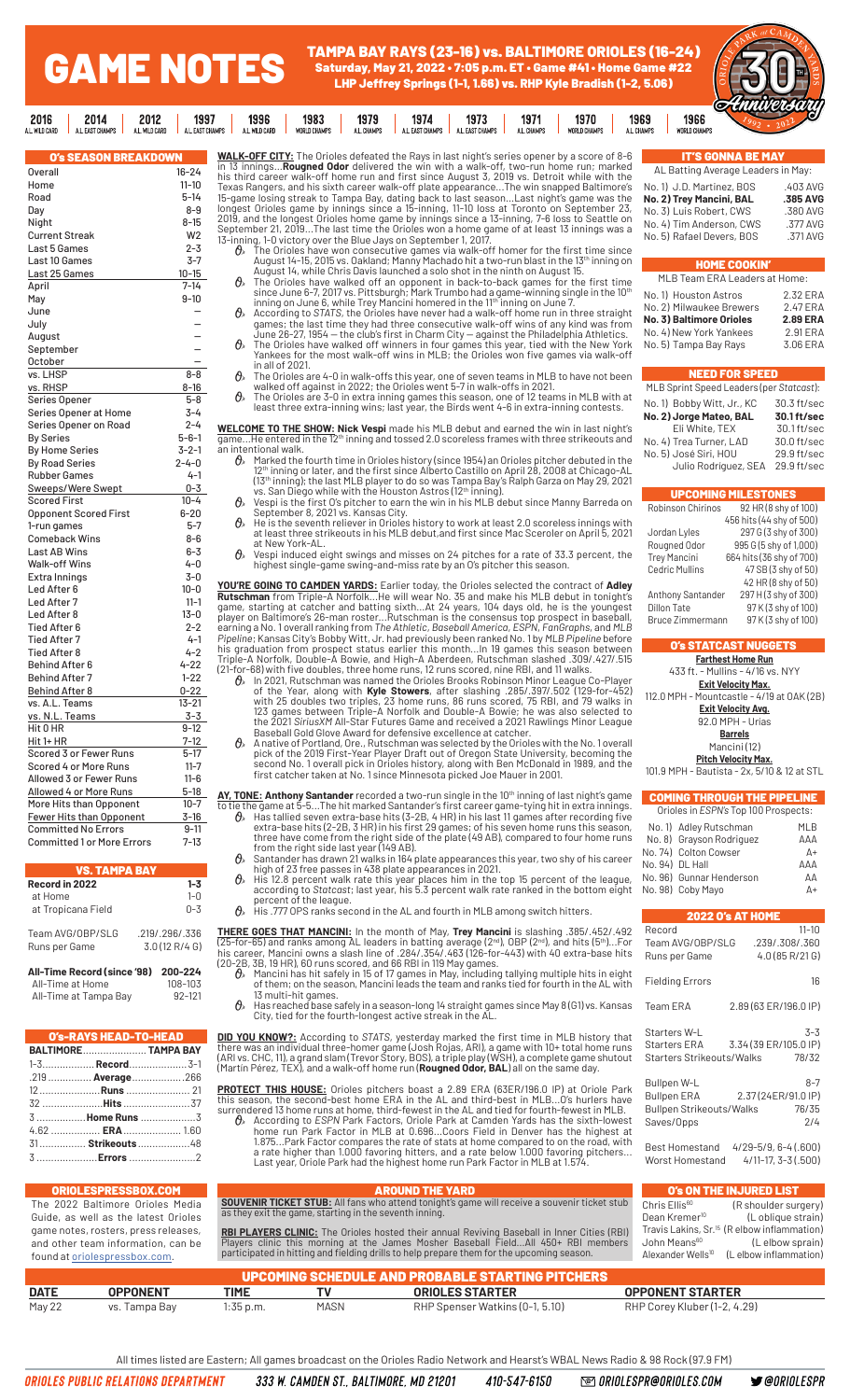# TONIGHT'S STARTING PITCHER



## **#56 RHP KYLE BRADISH**

**1-2, 5.06 ERA**

**HT:** 6-4 **WT:** 190 **DOB:** 9/12/96 **Age:** 25 **Bats: R** Throws: R

**LAST TIME OUT:** Suffered his second loss of the season vs. New York-AL on May 16...Pitched 4.1 innings and allowed four runs on eight hits (one home run) with six strikeouts…Improved his K/9 to 9.28…Threw 84 pitches, 48 strikes.

**QUICK HITS:** Scheduled to make his first career start against Tampa Bay...Bradish made his MLB debut on April 29 vs. Boston and became the second Oriole to make his debut this season, joining **RHP Félix Bautista**, who debuted on April 10 at Tampa Bay...Became the first O's pitcher to start his Major League debut since **LHP Bruce Zimmermann**  on September 17, 2020 vs. Tampa Bay (G2)...Acquired by the Orioles along with **RHP Kyle Brnovich**, **RHP Isaac Mattson**, and **RHP Zach Peek**  from Los Angeles-AL in exchange for RHP Dylan Bundy on December 4, 2019...Originally selected by Los Angeles-AL in the fourth round of the 2018 First Year Player Draft out of New Mexico State.

**MAKING HISTORY:** Earned the first win of his career on May 10 at St. Louis...Pitched 7.0 innings and allowed two runs on four hits with 11 strikeouts...Became the first player in franchise history to pitch 7.0 innings with zero walks and 11 strikeouts since John Means on May 5, 2021 at Seattle...Became only the second pitcher in MLB history to have an outing with 11+ strikeouts and no walks in one of his first three career starts, joining Stephen Strasburg on June 8, 2010; he is first Orioles rookie with 11+ strikeouts in a game since Wei-Yin Chen had 12 on July 29, 2012 vs. Oakland.

**AGAINST THE AL EAST:** Scheduled to make his third start against an American League East opponent...Is 0-2 with a 5.23 ERA (6 ER/10.1 IP) and a .310 (13-for-42) opponent average against the division...Made his Major League debut vs. Boston on April 29 and was dealt the loss.

**RISING TIDE:** Went 2-0 with a 1.20 (2 ER/15.0 IP) and 17 strikeouts in three starts with Triple-A Norfolk prior to being recalled...Posted a 0.73 WHIP with the Tides...Named the International League Pitcher of the Week for the week of April 11-17 after going 1-0 with a 1.00 ERA (1 ER/9.0 IP) in two starts.

**2021 HIGHLIGHTS:** Made 22 starts (24 appearances) between Double-A Bowie and Triple-A Norfolk...Began the season with Bowie and made three starts without allowing a run in 13.2 IP with 26 strikeouts... Promoted to Norfolk on May 25 and made 21 appearances (19 starts), going 5-5 with a 4.26 ERA (41 ER/86.2 IP)...Struck out a season-high 10 on May 19 at Richmond and June 25 at Gwinnett...Went 4-2 with a 3.04 ERA (19 ER/56.1 IP) in 13 appearances at home...Had his contract selected to the 40-man roster on November 19.

**PROSPECTING:** Entered the 2022 season ranked as the No. 9 Orioles prospect by *Baseball America*, and No. 10 by *MLB Pipeline...*Finished the 2020 season as the No. 29 Orioles prospect and the 2021 season as the Orioles No. 8 prospect, according to *MLB Pipeline*.

**PROFESSIONAL CAREER:** Did not make a professional appearance after being selected in the 2018 First Year Player Draft...Made his professional debut in 2019 with the Class A-Advanced Inland Empire... Made 18 starts and posted a 4.28 ERA (48 ER/101.0 IP) with 120 strikeouts...Named a California League Mid-Season All-Star...Ranked as the Angels No. 21 prospect according to *MLB Pipeline*...After he was acquired by the Orioles, added to the 60-man player pool on August 3, 2020 and participated in the team's Alternate Training Site at Prince George's Stadium in Bowie, Md.

**PERSONAL:** Born in Peoria, Ariz. and attended Millennium High School in Goodyear, Ariz...Spent three years at New Mexico State and was a two-time All-Western Athletic First-Team selection...Named to the All-WAC Tournament team and NCAA Lubbock All-Regional Team in 2018...Teammates with **Joey Ortiz**, the No. 15 prospect in the Orioles system according to *MLB Pipeline*, at New Mexico State from 2017-18... Bradish is the sixth former Aggie to make it to the Major Leagues.

## 2022 & CAREER SPLITS

|               |            | 2022       |    |     |      |           |  |            |            | <b>CAREER</b> |           |           |                |
|---------------|------------|------------|----|-----|------|-----------|--|------------|------------|---------------|-----------|-----------|----------------|
|               | W-L        | <b>ERA</b> |    | G/S | IP   | ER        |  | W-L        | <b>ERA</b> | G/S           |           | IP        | ER             |
| Home          | $0 - 2$    | 6.28       |    | 3/3 | 14.1 | 10        |  | $0 - 2$    | 6.28       | 3/3           |           | 14.1      | 10             |
| Road          | 1-0        | 2.57       |    | 1/1 | 7.0  | 2         |  | $1 - 0$    | 2.57       | 1/1           |           | 7.0       | 2              |
| Day           |            |            |    |     |      |           |  |            |            |               |           |           |                |
| <b>Night</b>  | $1 - 2$    | 5.06       |    | 4/4 | 21.1 | 12        |  | $1 - 2$    | 5.06       | 4/4           |           | 21.1      | 12             |
|               | <b>AVG</b> | AВ         | н  | HR  | BB   | <b>SO</b> |  | <b>AVG</b> | AВ         | н             | <b>HR</b> | <b>BB</b> | S <sub>0</sub> |
| vs. Left      | .200       | 30         | 6  | 0   | 2    | 11        |  | .200       | 30         | 6             | 0         | 2         | 11             |
| vs. Right     | .347       | 49         |    |     | 4    |           |  | .347       | 49         | 17            |           | 4         | 11             |
| <b>TOTALS</b> | .291       | 79         | 23 | 4   | 6    | 22        |  | .291       | 79         | 23            | 4         | 6         | 22             |

| <b>RUN SUPPORT</b>     | <b>PITCH TYPE</b><br>(via FanGraphs) | <b>MISCELLANEOUS</b><br><b>2022 STATS</b> |
|------------------------|--------------------------------------|-------------------------------------------|
| 0 Runs  1              | <b>Fastball50.8%</b>                 | <b>WHIP</b> 1.36                          |
|                        | Changeup $\ldots 8.3\%$              | $K/9$ 9.28                                |
| 2 Runs  -              | <b>Curveball 9.5%</b>                | <b>BB/9 </b> 2.53                         |
| 3 Runs  -              | <b>Slider</b> 31.4%                  | <b>0S</b> 2                               |
| 4 Runs  -              |                                      | $\textbf{HP/IP}$ 15.2                     |
| 5 Runs  1              | <b>Avg. Velocity (MPH)</b>           |                                           |
| 6 Runs  -<br>7 Runs  - | <b>Fastball</b> 94.7                 | <b>Opponents</b>                          |
| 8 Runs  -              | <b>Changeup 89.6</b>                 | AVG:291                                   |
|                        | <b>Curveball  81.4</b>               |                                           |
| 10+ Runs  -            | <b>Slider</b> 85.7                   | <b>SLG:</b> 481                           |
| <b>Total15</b>         |                                      | <b>OPS:</b> 826                           |
| <b>RSA</b> 3.75        |                                      |                                           |

## 2022 HIGHS CAREER HIGHS

**Hits:** 8, 5/16 vs. NYY **Hits:** 8, 5/16/22 vs. NYY **Runs:** 4, 2x, last: 5/16 vs. NYY **Runs:** 4, 2x, last: 5/16/22 vs. NYY **Strikeouts:** 11, 5/10 at STL **Strikeouts:** 11, 5/10/22 at STL **Walks:** 3, 5/16 vs. NYY **Walks:** 3, 5/16/22 vs. NYY **Home Runs:** 1, 4x, last: 5/16 vs. NYY **Home Runs:**1, 4x, last: 5/16/22 vs. NYY **Winning Streak:** 1, 5/10 at STL **Winning Streak:** 1, 5/10/22 at STL **Shortest Start:** 4.0 IP, 5/4 vs. MIN **Shortest Start:** 4.0 IP, 5/4/22 vs. MIN **Pitches Thrown:** 90, 5/10 at STL **Pitches Thrown:** 90, 5/10/22 at STL **Low-Hit CG:** — **Low-Hit CG:** —

**Innings:** 7.0, 5/10 at STL **Innings:** 7.0, 5/10/22 at STL **Earned Runs:** 4, 2x, last: 5/16 vs. NYY **Earned Runs:** 4, 2x, last: 5/16/22 vs. NYY **Losing Streak:** 1, 2x, last: 5/16-present **Losing Streak:**1, 2x, last: 5/16/22-present

## BRADISH vs. TB SPRINGS vs. BAL

| <b>PLAYER</b> | AVG AB | н | HR RBI |
|---------------|--------|---|--------|
| Arozarena     |        |   |        |
| Bruján        |        |   |        |
| Choi          |        |   |        |
| Díaz          |        |   |        |
| Franco        |        |   |        |
| Kiermaier     |        |   |        |
| Mejía         |        |   |        |
| Paredes       |        |   |        |
| Phillips      |        |   |        |
| Ramírez       |        |   |        |
| Walls         |        |   |        |
| Zunino        |        |   |        |

| <b>PLAYER</b>   | <b>AVG</b>     | АΒ             | н | НR | RBI |
|-----------------|----------------|----------------|---|----|-----|
| Chirinos        | .000           | 1              | U | 0  | 1   |
| Hays            | .000           | 3              | N | Ŋ  | Ω   |
| Mancini         | .000           | 3              | ⋂ | N  | N   |
| Mateo           |                |                |   |    |     |
| McKenna         |                |                |   |    |     |
| Mountcastle.500 |                | $\overline{2}$ |   | N  | Π   |
| <b>Mullins</b>  | .000           | 4              | ∩ | ⋂  | N   |
| Nevin           |                |                |   |    |     |
| Odor            | .333           | 3              |   |    |     |
| Owings          | .000           | 1              | Λ | Λ  | 0   |
| Rutschman       | $\overline{a}$ |                |   |    |     |
| 333. Santander  |                | 3              |   | Λ  | N   |
| Jrías           | 1.000          |                |   | N  |     |

|        | <b>BRADISH'S 2022 GAMES</b> |         |                        |     |                 |     |          |         |    |        |                |            |             |                           |
|--------|-----------------------------|---------|------------------------|-----|-----------------|-----|----------|---------|----|--------|----------------|------------|-------------|---------------------------|
|        | DATE OPP                    |         | <b>SCORE WHEN LEFT</b> |     | DEC IP H R      |     |          | ER      | BB | K      | HR             | <b>PIT</b> | <b>STR</b>  | <b>NOTES</b>              |
|        | 4/29 vs. BOS                | $1 - 3$ | 0-3                    |     | 6.0             | - 5 |          |         |    |        |                | 81         | 52          | MLB debut                 |
| 5/4    | vs. MIN                     | $9 - 4$ | $9 - 4$                | ND. | 4.0 6           |     | -4       | 4       |    |        |                | - 70       | 38          | Career-high in runs       |
| 5/10   | at STL                      | $5 - 3$ | $5-2$                  | W   | 7.0 4           |     | $\sim$ 2 |         | 0  | - 11   |                | 90         | 64          | Career-high 11 strikeouts |
|        | 5/16 vs. NYY                | $2 - 6$ | $1 - 4$                |     | 4.1             |     |          |         |    |        |                | 84         | 48          | Career-high in hits       |
| TOTALS |                             |         |                        |     | $1 - 2$ 21.1 23 |     | 13       | $12 \,$ | 6  | $22\,$ | $\overline{4}$ | 325        | 202 (62.1%) |                           |

## TOMORROW'S STARTER - RHP SPENSER WATKINS (0-1, 5.10 ERA)

Watkins will be making his 18<sup>th</sup> career start (24<sup>th</sup> appearance) and his fifth career outing against Tampa Bay...Pitched 5.0 innings and gave up six runs on seven hits in his last start against Tampa Bay on 8/29/21...Pitched 4.0 innings and gave up two runs on four hits in his last start vs. New York-AL on May 17; matched a career-high with three walks (5x, last: 4/30 vs. BOS)…Has surrendered a home run in three straight games for the second time in his career (4, 8/24-9/14/21)...Made his MLB debut on 7/2/21 and worked 1.0-perfect inning at Los Angeles-AL...Only allowed three runs in his first four Major League outings across 16.1 IP (1.65 ERA)...Recorded a 8.07 ERA (49 ER/54.2 IP) in 2021...As a starter, posted a 7.63 ERA (39 ER/46.0 IP) in 10 starts last year.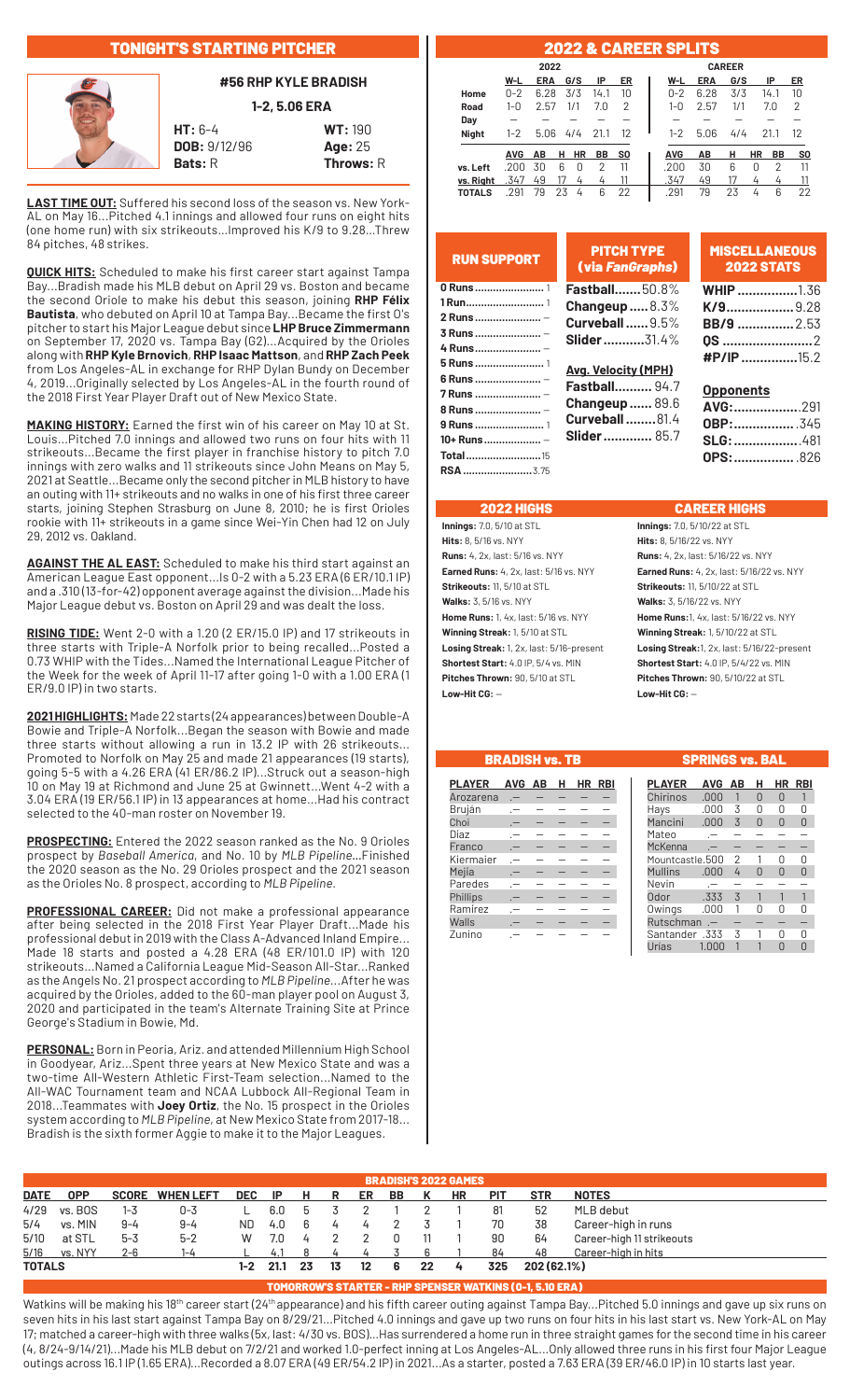# BIRDS IN THE BULLPEN



| <b>PITCHER</b>     | <b>LAST OUTING</b> | (Dec.)    | -IP   |     |     | ER  | <b>BB</b> |        | $RETIRED/IST BF$ (as RP) | <b>IR/SCORED</b> | <b>SAVES/OPP</b> | <b>INNINGS-HIGH</b>          | <b>STRIKEOUTS-HIGH</b>          |
|--------------------|--------------------|-----------|-------|-----|-----|-----|-----------|--------|--------------------------|------------------|------------------|------------------------------|---------------------------------|
| Akin               | 5/20 vs. TB        | <b>ND</b> | 2.1   |     |     |     | n.        |        | 9/11                     | 2/0              | $-/-$            | $3.2(5/16$ vs. NYY)          | $4(5/12$ at STL)                |
| Baker              | $5/20$ vs. TB      | ND.       | 0.2   |     |     |     |           |        | 9/14                     | 8/3              | $-/-$            | 2.1(5/12 at STL-GS)          | 3(2x, last: 5/12 at STL-GS)     |
| Baumann            | 4/28 at NYY        | <b>ND</b> | 1.2   |     |     |     |           | $\Box$ | 3/5                      | 2/0              | $-/-$            | $2.1(4/11$ vs. MIL)          | $3(4/11 \text{ vs. } MIL)$      |
| Bautista           | 5/19 vs. NYY       | W         | 0.1   |     |     |     |           |        | 12/17                    | 12/2             | 2/2              | 1.2 (5/2 vs. MIN)            | 2 (6x, last: 5/9 vs, KC)        |
| Krehbiel           | 5/19 vs. NYY       | H.        | 0.2   |     | N   | n   |           |        | 11/17                    | 7/0              | $-/-$            | 2.0 (2x, last: 5/15 at DET)  | 2 (2x, last: 4/21 at OAK)       |
| López              | 5/19 vs. NYY       | <b>BS</b> | 1.0   |     |     |     |           |        | 12/17                    | 6/2              | 4/6              | 2.0 (2x, last: 4/30 vs, BOS) | 3(2x, last: 5/19 vs. NYY)       |
| Pérez              | 5/20 vs. TB        | <b>ND</b> | 0.2   |     | N   | n.  | $\Box$    |        | 8/15                     | 10/3             | $-/-$            | $2.0(5/4$ vs. MIN)           | $2(4/8at$ TB)                   |
| Tate               | $5/20$ vs. TB      | <b>ND</b> | 1.0   |     |     |     |           |        | 13/18                    | 6/1              | 1/1              | 2.0 (2x, last: 5/4 vs, MIN)  | 2 (3x, last: 5/8 vs, KC [ G2 ]) |
| <b>2022 TOTALS</b> | <b>3.23 ERA</b>    | 10-12     | 167.0 | 139 | -71 | 60. | -65       | 150    | 94/142                   | 78/22            | 7/9              | 3.2 (Akin. 5/16 vs. NYY)     | 4 (2x. last: Akin. 5/12 at STL) |

- 45 KEEGAN AKIN LHP 1-0 1.33 ERA 7.71 K/9 11 G<br>vs. ALL: .168 (16-for-95) vs. LHB: .139 (5-for-36) vs. RHB: .186 (11-for-59)<br> $\frac{1}{0}$  Threw 2.1 innings on 5/20 vs. TR (2 H, 2 K), is the first of all the set of 11 **vs. ALL:** .168 (16-for-95) **vs. LHB:** .139 (5-for-36) **vs. RHB:** .186 (11-for-59)  $\partial\!\!\!/_s$  Threw 2.1 innings on 5/20 vs. TB (2 H, 2 K); is the first O's reliever to throw 2.0-or-more innings in each of his first 11 appearances to start the year, surpassing Jimmy Haynes 10-straight such outings to begin the 1996 season
- $\hat{\theta}_k$  Akin's 11 appearances of 2.0-or-more innings lead all MLB pitchers<br> $\hat{\theta}_k$  is the first reliever to throw 2.0-or-more innings in 11 straight relief
- Is the first reliever to throw 2.0-or-more innings in 11 straight relief appearances to start
- the MLB season since Chuck Crim did so in 14 straight from 4/8-5/30/87  $\theta_{\ell}$  His 27.0 innings pitched are the most among all Major League relievers
- $\theta$  Has allowed one-or-fewer hits in seven of his 11 outings
- $\theta$  His 0.78 WHIP ranks sixth-lowest among Major League pitchers (min. 20 IP)
- $\theta$  His 1.33 ERA (4 ER/27.0 IP) is sixth among MLB relievers and third in the AL (min. 20.0 IP)  $\theta_{\rm k}$  Has thrown 276 of 381 (72.44%) pitches for strikes; second best strike% in MLB and best among relievers (min. 250 pitches)
- $\theta$  Nine of his 11 outings this year have been scoreless, including each of his past four (10.2 IP)
- $\vartheta_{\!s}\!$  Induced 10 swings and misses on 31 pitches (27 strikes) on 4/9 at TB, the highest swinging strike percentage (32.3%) of his career

## 43 • BRYAN BAKER • RHP 1-1 • 4.60 ERA • 9.77 K/9 • 15 G/1 GS

- **vs. ALL:** .279 (17-for-61) **vs. LHB:** .238 (5-for-21) **vs. RHB:** .300 (12-for-40)  $\vartheta$  allowed two runs, one earned, on two hits in 0.2 innings on 5/20 vs. TB; marked his first  $\,$ time allowed multiple runs since 4/26 at NYY (7 G)
- $\theta_{\ast}$  Has issued just four walks this year (6.1 BB%)
- $\theta$  Has recorded a strikeout in nine of his 15 outings this year, including multiple strikeouts in four of those; his 9.77 K/9 ranks second among O's pitchers
- $\theta_{\rm k}$  Made his first career MLB start on 5/12 at STL; threw 2.1 scoreless innings, allowing just one hit while striking out three and walking none
- $\partial\!\!\!/_s\!\!\!>$  Recorded new career-highs in innings pitched (2.1) and pitches (31) in his start on 5/12; marked his first professional start since 5/2/17, while with Single-A Asheville in Colorado's organization
- $\mathcal{O}_k$  Earned his first career win on 4/23 at LAA (1.0 IP, 2 H, 2 ER, HR, K); gave up his first career home run to Brandon Marsh, a two-run shot in the sixth inning
- 
- **53 MIKE BAUMANN RHP 1-2 6.14 ERA 7.36 K/9 5 G**<br>vs. ALL: 269 (7-for-26) vs. LHB: 300 (3-for-10) vs. RHB: 250 (4-for-16) **vs. ALL:** .269 (7-for-26) **vs. LHB:** .300 (3-for-10) *g*, Recalled from Triple-A Norfolk today Recalled from Triple-A Norfolk today
- $\vartheta$  Appeared in five games with the O's prior to being optioned to Triple-A Norfolk following the game on 4/28; four of his five outings were 1.1-or-more innings
- $\theta$  Made four appearances with Triple-A Norfolk from 5/3-17, pitching to an 0-2 record with a 3.72 ERA (4 ER/9.2 IP); each of his four outings with the Tides were 2.0 innings or more
- $\theta$  Threw 2.2 innings in his last outing with Norfolk on 5/17 (H, ER, HR, K)  $\mathcal{O}_s$  Entered the game in the sixth inning in his last Major League outing on 4/28 at NYY; worked 1.2 innings, allowing two runs (one earned) on three hits with two walks
- $\theta_{\rm k}$  Suffered the loss in back-to-back outings (4/19-24)
- $\hat{\theta}_s$  Earned the win on 4/11 vs. MIL striking out a career-high three batters in 2.1 innings of relief  $\theta$ » Named to his first career Opening Day Roster
- 
- 74 FÉLIX BAUTISTA RHP 1-1 2 SV 2.81 ERA 10.13 K/9 17 G<br>vs. ALL: .228 (13-for-57) vs. LHB: .217 (5-for-23) vs. RHB: .235 (8-for-34)<br> $\theta$ , Earned his first MLB win in his last outling on 5/19 vs. NWY contaged th **vs. ALL:** .228 (13-for-57) **vs. LHB:** .217 (5-for-23) **vs. RHB:** .235 (8-for-34)  $\vartheta$  Earned his first MLB win in his last outing on 5/19 vs. NYY; replaced Jorge López in the ninth inning of a tie game with runners on first and second; issued a walk to Joey Gallo but retired Giancarlo Stanton to end the inning; O's walked off on Santander's homer in the bottom half
- $\theta$ <sup>\*</sup> Allowed a season-high-tying two runs, both solo home runs, in 1.0 innings on 5/16 vs. NYY; his two runs allowed snapped a six-game scoreless streak dating back to 4/30 vs. BOS
- $\mathcal{O}_{\delta}$  Earned his second save of the season on 5/12 at STL; threw 1.1 innings and a seasonhigh-tying 24 pitches
- $\hat{\theta}_*$  Recorded a strikeout in six of his last eight outings, including multiple in three of those  $\theta$  Is holding opposing batters to .043/.179/.043 (1-23) with seven strikeouts with runners
- on base and has not allowed a hit with RISP (0-12)
- $\partial\!\!\!/_s\!\!\!/$  Has thrown 17 pitches of 100+ MPH this season, the most by an O's pitcher in a single season in the *Statcast* era (since 2015)
- $\theta$ <sup>\*</sup> Threw 100.1 MPH on 4/24 at LAA becoming the first O's pitcher to hit the century mark this season; marked the 15th time in the *Statcast* era (since 2015) that an O's pitcher hit at least 100 MPH, and the first time since Tanner Scott on 5/14/21
- $\mathcal{O}_{\mathcal{P}}$  His 98.0 average fastball velocity ranks in the top three percent of MLB pitchers according to *Statcast*
- $\theta$ » Bautista's 99.7 percent four-seam fastball active spin is tied for the best in MLB, per *Statcast*; active spin refers to spin that contributes to movement
- $\theta$  Struck out Wander Franco for his first career strikeout on 4/10 at TB
- 34 JOEY KREHBIEL RHP 1-3 3.24 ERA 5.94 K/9 17 G<br>s. ALL: .203 (12-for-59) vs. LHB: .190 (4-for-21) vs. RHB: .211 (8-for-38)
- **vs. ALL:** .203 (12-for-59)<br>  $\theta$ <sub>s</sub> Started the <sup>31</sup> Started the eighth inning in his last outing 5/19 vs. NYY; struck out Anthony Rizzo, issued a walk to Giancarlo Stanton, and got Gleyber Torres to pop out before exiting in favor of Jorge López
- $\mathcal{O}_\delta$  His 17 appearances are tied for second-most on the team<br> $\mathcal{O}_\delta$  Tossed a career-high-tying 2.0 innings on 5/15 at DET, st
- Tossed a career-high-tying 2.0 innings on 5/15 at DET, striking out one
- $\theta$ » Has stranded all seven of his inherited runners this season
- $\theta$  Opposing batters are batting .167 (4-24) with runners on and .167 (2-12) with RISP

# 48 • JORGE LÓPEZ • RHP 3-2 • 4 SV • 1.42 ERA • 9.47 K/9 • 17 G<br>vs. ALL: .152 (10-for-66) vs. LHB: .087 (2-for-23) vs. RHB: .186 (8-for-43)<br> $\theta$  Charged with his second blown save of the vector is bit that we set the .186 **vs. ALL:** .152 (10-for-66) **vs. LHB:** .087 (2-for-23) **vs. RHB:** .186 (8-for-43)

- $\partial\!\!\!/_s\!\!\!~$  Charged with his second blown save of the year in his last outing 5/19 vs. NYY (1.0 IP, H, ER, 2 BB, 3 K)
- $\theta$  12 of his 14 outings since 4/15 have been scoreless; has not allowed more than two runs in an outing; has surrendered more than one earned run just once (4/13 vs. MIL)  $\theta$  Ranks in the 99<sup>th</sup> percentile in hard hit percentage (18.8%), 97<sup>th</sup> percentile in xSLG (.271),
- 94th percentile in xBA (.189), and 96th percentile in barrel percentage (2.1%), per *Statcast*  $\theta$  Recorded a save in three straight outings (4/20-23); had just one career save entering
- this year  $\vartheta$  Has pitched in the ninth inning or later in 14 of his 17 appearances this year, surpassing
- his single-season career-high seven outings in the ninth inning or later, set in 2018 Recorded multiple strikeouts in a career-high five-straight relief outings (4/15-23)
- $\hat{\theta}_*$  12 of his 17 appearances this year have come in high-leverage situations, according to *Baseball Reference*

# 58 • CIONEL PÉREZ • LHP 1-0 • 0.77 ERA • 9.26 K/9 • 15 G

- **vs. ALL:** .293 (12-for-41) **vs. LHB:** .333 (6-for-18) **vs. RHB:** .261 (6-for-23)  $\partial\!\!\!/_s\!\!\!~$  Threw 0.2 innings on 5/20 vs. TB in the 11th inning; allowed one of two inherited runners to score on a Kevin Kiermaier single; retired Taylor Walls (F7) and Francisco Mejia (1-3)
- $\theta$ <sup>»</sup> Has pitched in three of the team's last four games (1.1 IP; 5/17, 5/18, 5/20)  $\theta_{\scriptscriptstyle{\aleph}}$  Allowed his first run of the year on a home run to Dylan Carlson on 5/12 at STL (1.0 IP, H, ER, HR, K, HBP); marked the first time he allowed a run and home run since 7/18/21; went a career-high 13 outings between allowing MLB runs
- $\theta$  Did not allowed a run in his first 11 outings (9.1 IP) to begin his O's career; is one of three pitchers to work 11 scoreless outings to start their stint with the franchise, along with Donnie Hart (2016) and Will Ohman (2010)
- $\vartheta_{\! *} \;$  Threw a season-high 2.0 scoreless innings on 5/4 vs. MIN; marked his longest outing since 7/18/21 while with CIN; just the seventh time in his career throwing 2.0-or-more innings
- $\theta$  Is one of seven AL relievers with at least 15 appearances and no more than one earned run allowed this season
- $\theta_{\rm k}$ . Recorded multiple strikeouts on 4/8 at TB; marked the seventh time in his career recording multiple strikeouts in 1.0 inning-or-fewer

# 55 • DILLON TATE • RHP 0-2 • 1 SV • 2.21 ERA • 6.20 K/9 • 18 G **vs. ALL:** .203 (14-for-70) **vs. LHB:** .231 (6-for-26) **vs. RHB:** .188 (9-for-48)

- $\partial_{\!s}\!$  Threw 1.0 innings on 5/20 vs. TB; recorded the final two outs of the 10th, and the first of the 11th before exiting in favor of Cionel Pérez; Kevin Kiermaier singled in the automatic runner
- $\theta$  His 18 games are the most on the team and tied for sixth-most in MLB
- $\theta_{\ell}$  Earned his team leading fifth hold on 5/12 at STL (1.0 IP, H, K)
- $\hat{\theta}_s$  Allowed his first home run of the year to Brendan Donovan to lead off the ninth on 5/10 at STL; allowed two batters reach with two outs before exiting in favor of Félix Bautista
- Has not allowed a run in 12 of his 16 appearances this year  $\alpha$  Made his 100<sup>th</sup> career appearance on 4/30 vs. BOS; threw 0.2 scoreless innings, retiring Kiké Hernández and Christian Arroyo
- According to *Statcast*, his 85.2 MPH average exit velocity ranks in the top seven percent of the league
- $\vartheta$  12 of his 18 appearances this year have come in high leverage situations, according to *Baseball Reference*
- $\theta$ <sup>s</sup> Threw 1.2 innings-or-more in back-to-back outings (4/13-15) for the first time since doing so in four-straight outings from 6/27-7/6/21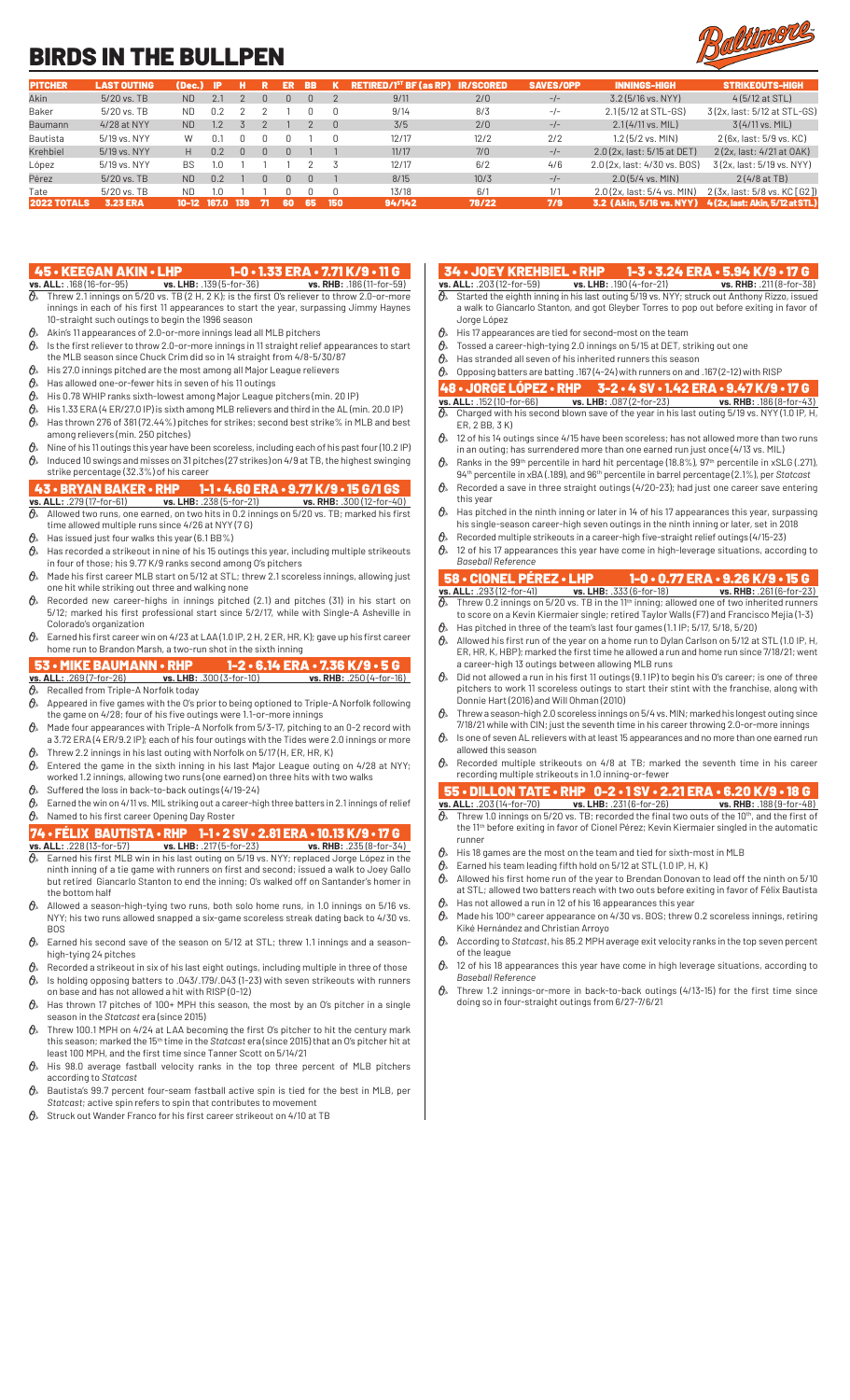# BIRD BATTERS



|                  | <b>BIRD BATTERS</b>                                                                                                                                                                                         |                                                                                                                                                                                                                 |                                                                                           |
|------------------|-------------------------------------------------------------------------------------------------------------------------------------------------------------------------------------------------------------|-----------------------------------------------------------------------------------------------------------------------------------------------------------------------------------------------------------------|-------------------------------------------------------------------------------------------|
|                  | 23 • ROBINSON CHIRINOS • C (R)<br>$.139/.253/.215 \cdot 1$ HR $\cdot$ 6 RBI                                                                                                                                 | 41 • TYLER NEVIN • INF (R)                                                                                                                                                                                      | .233/.309/.300 • 1 HR • 7 RBI                                                             |
|                  | 2022 High: 3G (4/19-24; 4-12)<br>Current Streak: 0-for-last-7: since 5/19                                                                                                                                   | <b>Current Streak: 4G (7-16; since 5/17)</b>                                                                                                                                                                    | 2022 High: 4G (current streak)                                                            |
|                  | <b>Last Game: 0-4, R, K</b><br>Homestand: 4G, 3GS, 2-12, HR, 2 RBI, 2 R, 5 K                                                                                                                                | Last Game: 2-6, 2B, 2R, K                                                                                                                                                                                       | <b>Homestand:</b> 5GS, 7-19, 2B, 2RBI, 5R, 4K                                             |
|                  | $\mathcal{O}_k$ Hit his first home run of the season in the second inning 5/19 vs. NYY, a two-run blast off<br>Jordan Montgomery to tie the game                                                            | $\mathcal{O}_k$ Has made 18 starts this season: seven at third base, six at first base, two in left field, two<br>as the designated hitter, and one in right field                                              |                                                                                           |
|                  | $\Theta_{\rm k}$ Snapped an 0-for-21 skid with a single in the eighth inning on 5/8 vs. KC (G2); is 3-41 with                                                                                               | $\theta$<br>Has hit in an MLB career-high four straight games; three of those are multi-hit efforts,                                                                                                            |                                                                                           |
|                  | five walks and 16 strikeouts in 14 games since April 26                                                                                                                                                     | including back-to-back days with two hits and two runs scored                                                                                                                                                   |                                                                                           |
|                  | $\theta_{k}$ Reached on a walk-off fielder's choice after bunting with two runners on 4/30 vs. BOS;<br>Jorge Mateo scored from second after Hirokazu Sawamura threw the ball into left field                | $\theta$<br>Batting .346/.333/.385 (9-26) with two RBI and five runs scored in last seven games since<br>5/14 after hitting .147/.293/.235 (5-34) with one homer, five RBI, and four runs in first 11 MLB       |                                                                                           |
|                  | $\mathcal{O}_k$ At 37 years, 350 days, he is the oldest player on the O's; is third-oldest catcher in MLB this                                                                                              | games from 4/29-5/13                                                                                                                                                                                            |                                                                                           |
|                  | season (Yadier Molina, 39-312, STL; Kurt Suzuki, 38-229, LAA)                                                                                                                                               | Slugged his first home run of the season on 5/10 at STL, becoming the first Oriole rookie<br>$\theta_{s}$                                                                                                       |                                                                                           |
|                  | 21 • AUSTIN HAYS • OF $(R)$<br>.284/.358/.433 - 3 HR - 14 RBI                                                                                                                                               | to go yard this season                                                                                                                                                                                          |                                                                                           |
|                  | <b>Current Streak: 1G (1-5; since 5/20)</b><br>2022 High: 6G (5/3-9; 12-21)                                                                                                                                 | Recalled from Triple-A Norfolk on 4/29; started at third base and made his season debut<br>$\theta$ .<br>with the O's vs. BOS                                                                                   |                                                                                           |
|                  | Last Game: 1-5, RBI, R, BB, K<br><b>Homestand:</b> 4GS, 4-17, 2 2B, 2 RBI, 2 R, 2 BB, 2 K<br>$\theta$ Snapped his 0-for-18 skid since 5/9 with a double in the first inning of 5/18 vs. NYY                 | $\theta$ Son of Phil Nevin, 12-year MLB veteran, and current third base coach for LAA                                                                                                                           |                                                                                           |
|                  | $\mathcal{O}_{\ell}$ Slashing .344/.415/.527 (32-93) with three home runs and eight doubles against right-                                                                                                  | 12 • ROUGNED ODOR • INF (L)                                                                                                                                                                                     | .210/.250/.352 • 2 HR • 12 RBI                                                            |
|                  | handed pitchers; his .344 average against righties is the third-best in the AL and fifth in                                                                                                                 | Current Streak: 5G (5-15; since 5/16)                                                                                                                                                                           | 2022 High: 6G (5/1-8 [G2]; 7-25)                                                          |
|                  | MLB<br>$\mathcal{O}_k$ Reached base safely in 12 of 14 plate appearances (9 H, 2 BB, HBP) from the sixth inning                                                                                             | Last Game: 1-2, HR, 2 RBI, R, K (PH in 11 <sup>th</sup> ) Homestand: 5G, 3GS, 5-15, 2B, HR, 3 RBI, 2 R, 5 K<br>Hit his third career walk-off home run in the 13th inning last night and first since 10/3/19 vs. |                                                                                           |
|                  | on 5/5 vs. MIN to the seventh inning on 5/9 vs. KC; reached safely in nine straight plate                                                                                                                   | DET with TEX; it was the latest walk-off homer in MLB since 2019 and the latest by an Oriole                                                                                                                    |                                                                                           |
|                  | appearances $(7 H, 2 BB)$ from $5/5-8$ (G2)                                                                                                                                                                 | since Manny Machado in the 13th inning on 8/14/15 vs. OAK                                                                                                                                                       |                                                                                           |
|                  | $\mathcal{O}_k$ Reached safely a career-high five times (4 H, BB) on 5/8 vs. KC (G1); one of five players in<br>MLB this year with multiple 4+ hit games, and the only player in the AL                     | $\theta_{s}$<br>Has hit in five straight games since 5/16 (5-for-15); recorded a hit in 13 of 15 games this                                                                                                     |                                                                                           |
| $\theta$         | Ranks second on the O's with 11 multi-hit games, tied for $12th$ in the AL; seven such games                                                                                                                | month<br>Gave O's the lead with a pinch-hit RBI single in the sixth inning 5/19 vs. NYY; now has four of                                                                                                        |                                                                                           |
|                  | have come since 4/28                                                                                                                                                                                        | the O's seven go-ahead hits in the sixth inning or later this season                                                                                                                                            |                                                                                           |
|                  | $\mathcal{O}_{\mathcal{P}}$ Set career-highs with four hits and three doubles on 4/29 at NYY (4-5, 3 2B, RBI, R)                                                                                            | $\theta_{s}$<br>Has three of five hits and three of four RBI by O's pinch-hitters (team: 5-for-28, 4 RBI, 5                                                                                                     |                                                                                           |
|                  | 16 • TREY MANCINI • INF/OF (R)<br>$.298/.357/.397 \cdot 3 HR \cdot 15 RBI$                                                                                                                                  | BB, 19 K)<br>Tripled on 5/2 vs. MIN, his first triple since 6/28/19 w/TEX at TB; in his first two seasons                                                                                                       |                                                                                           |
|                  | 2022 High: 9G (5/8 [G1]-5/15;13-34)<br><b>Current Streak: 4G (7-17; since 5/17)</b><br>Last Game: 2-4, RBI, BB<br><b>Homestand:</b> 5GS, 7-20, 2B, 2 RBI, 2 BB, 2 R, 4 K                                    | from 2014-15, Odor was tied for fifth in MLB with 20 triples; he has seven since 2016                                                                                                                           |                                                                                           |
|                  | $\mathcal{O}_k$ Has reached base safely in a season-long 14 straight games since 5/8 (G1) vs. KC, tied for                                                                                                  | Hit his first O's home run off Kutter Crawford in the sixth inning on 5/1 vs. BOS; the ball<br>$\theta_{s}$                                                                                                     |                                                                                           |
|                  | the fourth-longest active streak in the AL                                                                                                                                                                  | traveled 431 ft., his longest in over a year (443 ft. - 4/17/21 vs. TB w/ NYY)<br>$\theta_{s}$                                                                                                                  |                                                                                           |
|                  | $\theta_{\rm k}$ Since returning from a minor rib injury on 5/3, he is batting .385/.452/.492 (25-for-65) with<br>one double, two home runs, seven RBI, and eight runs scored; his 25 hits and .385 AVG are | Went 3-for-5 with two doubles, an RBI, a run scored, and two strikeouts on 4/28 at NYY;<br>$11th$ time in his career with at least two doubles; had three total hits in his 11 prior games                      |                                                                                           |
|                  | second in MLB, and his .452 OBP is fourth in MLB over that stretch                                                                                                                                          | $\theta_{s}$<br>Drove in his 500 <sup>th</sup> career run with a seventh-inning single on 4/21 at OAK                                                                                                           |                                                                                           |
| $\mathcal{O}_x$  | Has hit safely in 15 of 17 games this month                                                                                                                                                                 | $\theta_{s}$<br>Opened the scoring with a two-out, two-run, pinch-hit single in the eighth inning 4/17 vs.                                                                                                      |                                                                                           |
| 0,               | Ranks in the top five percent of MLB with a .323 expected batting average and the top 10                                                                                                                    | NYY off Jonathan Loáisiga; later scored the third run as the O's won 5-0<br>$\mathcal{O}_k$ Appeared on his seventh career Opening Day roster, and first in orange and black                                    |                                                                                           |
| $\theta_{\rm a}$ | percent with a .394 expected weight on-base average, per Statcast<br>Ranks fourth in MLB with a 48.2 sweet spot percentage, according to Statcast; sweet spot                                               | $11 \cdot$ CHRIS OWINGS $\cdot$ INF (R)                                                                                                                                                                         | .140/.288/.186 • 0 HR • 0 RBI                                                             |
|                  | percentage is a metric used to measure quality of contact                                                                                                                                                   | <b>Current Streak: 1G (1-3; since 5/20)</b>                                                                                                                                                                     | 2021 High: 4G (7/10-18; 6-12)                                                             |
|                  | $\Theta_{k}$ His 13 multi-hit games lead the team are tied for fourth in the AL and tied for eighth in MLB;                                                                                                 | Last Game: 1-3, 2B, HBP, 2K                                                                                                                                                                                     | <b>Homestand:</b> 3G, 2GS, 1-6, 2B, HBP, 3K                                               |
|                  | eight have come this month and he's recorded 10 since 4/24                                                                                                                                                  | Recorded his first hit at home this season in last night's game, a double in the fifth inning<br>0,                                                                                                             |                                                                                           |
|                  | <b>3 - JORGE MATEO - INF (R)</b><br>.226/.262/.347 • 2 HR • 9 RBI<br>Current Streak: 0-for-last-7; since 5/19<br>2022 High: 9G (5/4-13; 10-35)                                                              | Ο»<br>Stole a base 5/12 at STL, his first since Opening Day 2021 on 4/1 vs. LAD w/ COL<br>0,<br>Set a career-high with three walks on 5/8 vs. KC (G2)                                                           |                                                                                           |
|                  | Last Game: $0-6, 2K$<br><b>Homestand: 3GS, 1-12, RBI, R, 5K</b>                                                                                                                                             | $\theta$ .<br>Recorded his first O's hit with a single in the third inning 4/20 at OAK                                                                                                                          |                                                                                           |
|                  | $\mathcal{O}_{\ell}$ Stole his 11 <sup>th</sup> base of the season 5/19 vs. NYY, tied for the MLB lead with Seattle's Julio                                                                                 | $\theta$<br>Appeared on his ninth career Opening Day roster, and first in orange and black                                                                                                                      |                                                                                           |
|                  | Rodríguez and St. Louis' Harrison Bader; has been caught once in 12 attempts this season                                                                                                                    | 0,<br>Appeared in 21 games for the Rockies last year, slashing .326/.420/.628 (14-for-43) with                                                                                                                  |                                                                                           |
|                  |                                                                                                                                                                                                             |                                                                                                                                                                                                                 |                                                                                           |
|                  | $\mathcal{O}_n$ Returned to the lineup 5/18 vs. NYY after missing two games with rib cage soreness after                                                                                                    | one home run, four doubles, three triples, nine runs scored, five RBI, and two stolen bases                                                                                                                     |                                                                                           |
|                  | colliding with first baseman Spencer Torkelson 5/15 at DET<br>$\hat{\theta}_s$ Had a season-long nine-game hitting streak from 5/4-13 (10-for-35), tied with Trey Mancini                                   | 35 • ADLEY RUTSCHMAN • C (S)                                                                                                                                                                                    | <b>MLB DEBUT</b>                                                                          |
|                  | for the longest streak by an O's batter this season                                                                                                                                                         | Current Streak: 3G (4-12; since 5/17 w/ NOR)<br>Last Game: 1-4, RBI, HBP; 5/19 at CLT w/ NOR                                                                                                                    | 2022 High: 3G (2x, last: 5/17-19; 4-12 w/ NOR)<br>Homestand:                              |
| 0,               | Hit his second home run of the season on 5/12 at STL, a solo shot in the second inning                                                                                                                      | Had his contract selected from Triple-A Norfolk today; will be making his MLB debut<br>$\theta$                                                                                                                 |                                                                                           |
| 0,<br>0,         | His 30.1 ft/s sprint speed ranks tied for second in MLB, per Statcast                                                                                                                                       | Batting .309/.427/.515 (21-for-68) with five doubles, three homers, nine RBI, 12 runs,                                                                                                                          |                                                                                           |
| $\theta_{s}$     | His five defensive runs saved are tied for MLB lead among SS, per Sports Info Solutions<br>Hit his first home run of the season 5/5 vs. MIN, a solo shot that tied the game in the fifth;                   | 11 walks, and seven strikeouts in 19 MiLB games between three levels this season; hit                                                                                                                           | .233/.377/.442 (10-for-43) with three homers, seven RBI, and five runs scored in 12 games |
|                  | at 412 ft., marked the second-longest homer of his career (427 ft. - 7/16/21 w/ SD at WSH)                                                                                                                  | at Triple-A Norfolk                                                                                                                                                                                             |                                                                                           |
| $\theta_{s}$     | Scored his second career walk-off run after pinch running in the 10 <sup>th</sup> inning 4/30 vs. BOS;                                                                                                      | Currently the top MLB prospect per The Athletic, Baseball America, ESPN, Fangraphs, and<br>$\theta$                                                                                                             |                                                                                           |
|                  | came home after a bunt from Robinson Chirinos was thrown away by Hirokazu Sawamura                                                                                                                          | <b>MLB Pipeline</b><br>$\theta$<br>Named the Orioles Brooks Robinson Minor League Co-Player of the Year, Baseball America                                                                                       |                                                                                           |
|                  | 26 • RYAN McKENNA • OF $(R)$<br>$.229/.300/.314.0$ HR $.3$ RBI<br>Current Streak: 0-1; since 5/20<br>2021 High: 3G (3x, last: 9/23-25; 4-12)                                                                | Orioles Minor League Player of the Year, an MiLB.com Organization All-Star, and a Rawlings                                                                                                                      |                                                                                           |
|                  | Last Game: $0-1$ (PR in $10th$ )<br>Homestand: 4G, 3GS, 2-10, 2B, RBI, 3K                                                                                                                                   | MiLB Gold Glove winner at catcher in 2021; also selected to the SiriusXM All-Star Futures                                                                                                                       |                                                                                           |
|                  | $\hat{\theta}_k$ Has slashed .276/.353/.379 (8-29) with three doubles, three RBI, three runs scored, three                                                                                                  | Game<br>Selected with the top pick of the 2019 First-Year Player Draft out of Oregon State University;<br>$\theta_{s}$                                                                                          |                                                                                           |
| $\theta_{\rm a}$ | walks, and one HBP in his last 16 MLB games since 4/20<br>Has 13 appearances as a sub (6 PH, 3 PR, 4 Def.) this season, tied for sixth-most in MLB                                                          | became the first catcher taken No. 1 overall since Minnesota picked Joe Mauer in 2001                                                                                                                           |                                                                                           |
| 0,               | Doubled in the fifth inning and scored only run of a 1-0 win 4/20 at OAK                                                                                                                                    | 25 • ANTHONY SANTANDER • OF (S) .234/.354/.423 • 7 HR • 21 RBI                                                                                                                                                  |                                                                                           |
| 0,               | Appeared on his first career Opening Day roster                                                                                                                                                             | <b>Current Streak: 2G (4-9; since 5/19)</b>                                                                                                                                                                     | 2022 High: 3G (2x, last: 5/9-11; 5-12)                                                    |
| 0,               | Recalled from Triple-A Norfolk on 5/14; was optioned to the Tides on 5/2                                                                                                                                    | <b>Last Game: 1-5, 2 RBI, BB</b><br>$\partial\!\!\!/_*$ Hit a walk-off three-run homer in the ninth inning off Lucas Luetge yesterday; finished 3-4                                                             | <b>Homestand:</b> 5GS, 6-21, 2 2B, 3 HR, 7 RBI, 5 R, 2 BB, 3 K                            |
| $\theta_{s}$     | Homered three times 5/11 vs. Memphis, becoming the eighth player in franchise history<br>to do so; batted .273/.342/.545 (9-33) with three home runs, six RBI, and five runs in eight                       | with 2 2B, HR, 3 RBI, 3 R; became the third Oriole in franchise history (since 1954) to record                                                                                                                  |                                                                                           |
|                  | Triple-A games                                                                                                                                                                                              | three XBH, including a walk-off home run, in a single game, per Elias Sports Bureau                                                                                                                             |                                                                                           |
|                  | 6 . RYAN MOUNTCASTLE . INF (R) .268/.299/.402 . 4 HR . 16 RBI                                                                                                                                               | $\theta$<br>The home run was his first career walk-off of any kind<br>$\theta$<br>Has seven extra-base hits (3-2B, 4 HR) in 11 games since 5/10; had five XBH in first 29                                       |                                                                                           |
|                  | 2022 High: 5G (5/4-9; 10-21)<br>Current Streak: 0-for-last-4; since 5/9                                                                                                                                     | games to begin the season                                                                                                                                                                                       |                                                                                           |
|                  | Last Game: 0-3, BB, K; 5/10 at STL<br><b>STL Series: 1GS, 0-3, BB, K</b><br>$\mathcal{O}_k$ Reinstated from the Injured List today; missed the previous 10 games due to a left wrist                        | Recorded his sixth career multi-homer game on 5/16 vs. NYY; became the first Oriole to hit                                                                                                                      |                                                                                           |
|                  | forearm strain; placed on the IL on 5/13, retroactive to 5/11                                                                                                                                               | a home run from both sides of the plate since he did so on 8/31/19 at KC and the first do so                                                                                                                    |                                                                                           |
|                  | $\mathcal{O}_k$ Ranks in the top two percent in MLB with a .333 xBA and top 10 percent with a .556 xSLG,                                                                                                    | at Oriole Park since Matt Wieters on 10/2/16 vs. NYY<br>$\theta$<br>Hit the second of back-to-back home runs with Trey Mancini in the eighth inning on 5/13 at                                                  |                                                                                           |
| $\theta$         | per Statcast<br>Hit safely in five straight games from 5/4-9; batted .476/.476/.857 (10-for-21)                                                                                                             | DET; marked his first HR since he went deep in back-to-back games 4/26-27                                                                                                                                       |                                                                                           |
| $\theta$         | Recorded his fourth four-hit game of his career on 5/8 vs. KC (G1); recorded three straight                                                                                                                 | His 12.8 percent walk rate this season places him in the top 15 percent of MLB, per Statcast;<br>$\theta$                                                                                                       |                                                                                           |
|                  | multi-hit games from 5/4-8(G1)                                                                                                                                                                              | tied for sixth in the AL with 21 walks<br>$\theta_{s}$<br>Reached base safely in 18 consecutive games to start the season, and a career-high 19                                                                 |                                                                                           |
| $\mathcal{O}_x$  | Posted an RBI in five consecutive games from 5/4-9                                                                                                                                                          |                                                                                                                                                                                                                 | consecutive games dating back to 9/26/21, before going 0-5 on 4/28 at NYY; the 18-game    |
| $\theta_{s}$     | Hit his second homer of the year on 4/29 vs. BOS, and the first to left field at Oriole Park<br>since the renovations prior to the 2022 season                                                              | on-base streak was tied for the 10 <sup>th</sup> -longest streak to start a season in O's history                                                                                                               |                                                                                           |
| $\theta$         | Delivered go-ahead two-run single in the seventh inning on 4/23 at LAA, his third career                                                                                                                    | $\theta$<br>Homered for the second straight game 4/27 at NYY, the second Oriole (Hays; 4/24-26) to<br>do so this season; marked the eighth time he's hit a home run in back-to-back games and                   |                                                                                           |
|                  | go-ahead hit in the seventh inning or later; drove in three runs for the first time this season                                                                                                             | the first since 9/10-11(G1)/21                                                                                                                                                                                  |                                                                                           |
|                  | $\theta_{\lambda}$ Led all MLB rookies with 33 homers in 2021                                                                                                                                               | His home run off LHP Jordan Montgomery in the sixth inning 4/27 at NYY was the hardest-                                                                                                                         |                                                                                           |
|                  | 31 • CEDRIC MULLINS • OF (L)<br>.256/.318/.413 • 5 HR • 16 RBI                                                                                                                                              | hit home run as a right-handed batter in his career (110.3 MPH), per Statcast<br>$\theta$ His four Eutaw Street home runs in 2021 are a single-season ballpark record                                           |                                                                                           |
|                  | <b>Current Streak: 1G (2-5; since 5/20)</b><br>2022 High: 8G (4/30-5/8 G2]; 13-36)<br>Last Game: 2-5, R, BB, K<br><b>Homestand:</b> 5G, 4GS, 4-18, RBI, 2R, 2BB, 2K                                         |                                                                                                                                                                                                                 |                                                                                           |
|                  | $\hat{\theta}_k$ Batting .313/.341/.482 (26-for-83) with five doubles, three homers, eight RBI, 10 runs                                                                                                     | 29 - RAMÓN URÍAS - INF (R)<br><b>Current Streak: 1G (1-5; since 5/20)</b>                                                                                                                                       | <b>197/.244/.291 • 2 HR • 9 RBI</b><br>2022 High: 5G (5/3-8 [2]; 5-17)                    |
|                  | scored, and four stolen bases in 20 games since 4/30; over that stretch, his 26 hits are<br>tied for fifth in MLB                                                                                           | <b>Last Game: 1-5, 2 R, 2 K</b>                                                                                                                                                                                 | <b>Homestand:</b> 5GS, 2-20, HR, 2 RBI, 3 R, 2 BB, 7 K                                    |
|                  | $\mathcal{O}_k$ Ranks tied for sixth in the AL and tied for 10 <sup>th</sup> in MLB with seven stolen bases; four SB have                                                                                   | Seven of his 23 hits are for extra bases, including five (3-2B, 2 HR) of his 10 this month<br>$\theta$                                                                                                          |                                                                                           |
|                  | come since 5/8, tied for second-most in MLB over that time<br>$\mathcal{O}_k$ Went 4-5 with a two-run homer, two runs, and a stolen base on 5/10 at STL; recorded his                                       | Ranks in the top 11 percent of MLB with 49.4 hard hit percent, which is percent of balls put<br>exit velocity, per Statcast                                                                                     | in play 95 MPH or harder; also ranks in the top 11 percent of MLB with a 92.0 MPH average |

- 99<sup>th</sup> and 100<sup>th</sup> career RBI with his home run in the third inning
- $\theta$  Slugged his second homer of the year on 4/16 vs. NYY; the ball traveled 433 ft., marking the second-farthest home run of his career, trailing only a 440-ft. home run on 6/5/21 vs. CLE
- $\vartheta$   $\!\!\delta$   $\!\!$  Hit his first career grand slam on 4/12 in the second inning off Milwaukee LHP Eric Lauer  $\vartheta$  Became the first player in O's history - and only player in MLB last season - to hit 30 home runs and steal 30 bases
- $\theta$  Homered for the first time this season 5/4 vs. MIN; went 42 games between home runs (last: 8/21/21 vs. ATL)  $\mathcal{O}_{\!\!s_-}$  Snapped his 0-for-16 skid since 4/12 with a single in the seventh inning on 4/18 at OAK;
- $\hat{\theta}_s$  Drew a walk-off walk in the 11<sup>th</sup> inning off Aroldis Chapman 4/15 vs. NYY; marked his third career walk-off plate appearance
- $\vartheta_{\!s}\!$  Became the 70<sup>th</sup> Mexico-born player to play in 100 MLB games on 4/12 vs. MIL; Oliver Pérez, who pitched in seven games with ARI this season, leads active Mexican-born players (703 G)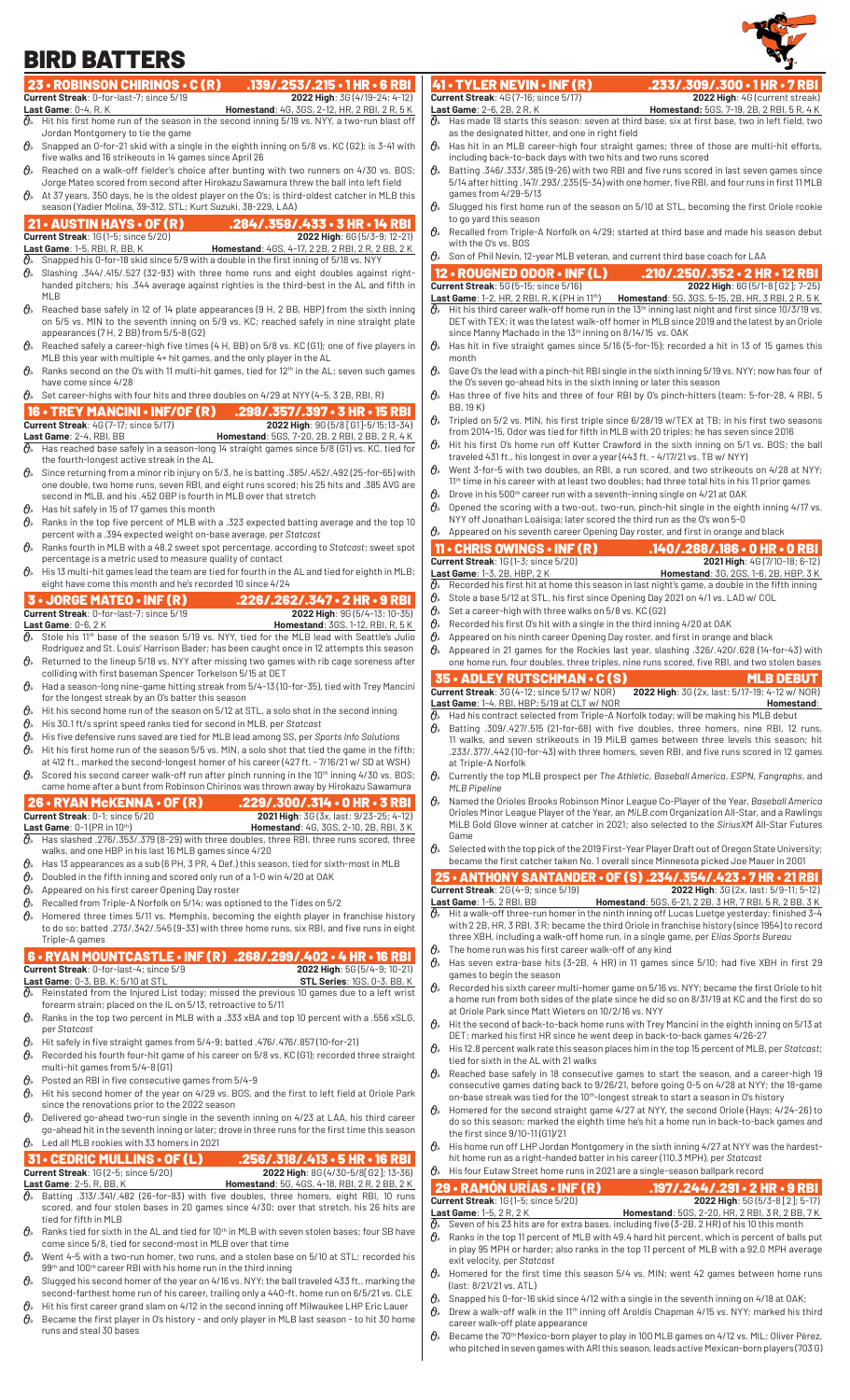|                          |           |             |  |  | <b>MULTI-HIT GAMES</b> |  |                  |  |  |  |  | <b>MULTI-RBI GAMES</b> |             | <b>LAST HR</b>                 |  |                    |                  | <b>MULTI-HR GAMES</b>     |
|--------------------------|-----------|-------------|--|--|------------------------|--|------------------|--|--|--|--|------------------------|-------------|--------------------------------|--|--------------------|------------------|---------------------------|
|                          | vs. LHP   | vs. RHP     |  |  |                        |  | TOTAL            |  |  |  |  |                        | TOTAL       | (Date/Opponent/Pitcher)        |  | <b>2022 CAREER</b> |                  | <b>LAST (#HRS)</b>        |
| Robinson Chirinos        | .190      | .081        |  |  |                        |  |                  |  |  |  |  |                        |             | 5/19/22 vs. NYY (Montgomery)   |  |                    |                  | 9/9/19 vs. 0AK(2) w/ HOU  |
| <b>Austin Hays</b>       | .146      | .344        |  |  |                        |  |                  |  |  |  |  |                        |             | 5/5/22 vs. MIN (Duran)         |  |                    |                  | 9/15/21 vs. NYY (2)       |
| Trey Mancini             | .321      | .284        |  |  |                        |  |                  |  |  |  |  |                        |             | 5/15/22 at DET (García)        |  |                    |                  | 6/20/21 vs. TOR(2)        |
| Jorge Mateo              | .204      | .240        |  |  |                        |  |                  |  |  |  |  |                        |             | 5/12/22 at STL (Matz)          |  |                    |                  |                           |
| Ryan McKenna             | .231      | .227        |  |  |                        |  |                  |  |  |  |  |                        |             |                                |  |                    |                  |                           |
| Ryan Mountcastle         | .167      | .305        |  |  |                        |  | $\mathcal{B}$    |  |  |  |  |                        |             | 5/5/22 vs. MIN (Duran)         |  |                    | $\overline{4}$   | 5/5/22 vs. MIN(2)         |
| Cedric Mullins           | .261      | .253        |  |  |                        |  | 10 <sup>10</sup> |  |  |  |  |                        |             | 5/10/22 at STL (Naughton)      |  |                    |                  | 6/19/21 vs. TOR(2)        |
| Tyler Nevin              | .333      | .179        |  |  |                        |  |                  |  |  |  |  |                        |             | 5/10/22 at STL (Naughton)      |  |                    |                  |                           |
| Rougned Odor             | .200      | .211        |  |  |                        |  |                  |  |  |  |  |                        |             | 5/20/22 vs. TB (Garza, Jr.)    |  |                    |                  | 9/27/20 vs. HOU(2) w/ TEX |
| Chris Owings             | .185      | .063        |  |  |                        |  |                  |  |  |  |  |                        |             | 7/11/21 at SD (Stammen) w/ COL |  |                    |                  | 6/30/17 vs. COL(2) w/ ARI |
| Adley Rutschman          | $\cdot$ - | $\cdot$ $-$ |  |  |                        |  |                  |  |  |  |  |                        |             |                                |  |                    |                  |                           |
| <b>Anthony Santander</b> | .265      | .216        |  |  |                        |  | $\mathcal{B}$    |  |  |  |  |                        | $6^{\circ}$ | 5/19/22 vs. NYY (Luetge)       |  |                    | $6 \overline{6}$ | 5/17/22 vs. NYY (2)       |
| Ramón Urías              | .154      | .218        |  |  |                        |  |                  |  |  |  |  |                        |             | 5/17/22 vs. NYY (Taillon)      |  |                    |                  |                           |

| <b>O'S HITTERS</b>       | <b>2022 VS. TAMPA BAY RAYS</b> |     |  |              |    |           |           |            |              |            |           |            |            |            |  |                 |     | <b>CAREER VS. TAMPA BAY RAYS</b> |    |    |    |    |     |    |     |           |      |            |      |
|--------------------------|--------------------------------|-----|--|--------------|----|-----------|-----------|------------|--------------|------------|-----------|------------|------------|------------|--|-----------------|-----|----------------------------------|----|----|----|----|-----|----|-----|-----------|------|------------|------|
| <b>IPLAYER</b>           | G                              | AВ  |  | н            | 2Β | <b>3B</b> | <b>HR</b> | <b>RBI</b> | ВB           | <b>IBB</b> | <b>SO</b> | <b>AVG</b> | <b>OBP</b> | <b>SLG</b> |  | G               | АΒ  |                                  |    | 2B | 3B | HR | RBI | BB | IBB | <b>SO</b> | AVG  | <b>OBP</b> | SLG  |
| Robinson Chirinos        |                                |     |  |              |    |           |           |            |              |            |           |            | 091        | .091       |  | 26              | 68  |                                  |    |    |    |    |     |    |     |           | 2በ6  | .316       | .338 |
| Austin Hays              | $4^{\circ}$                    | 15  |  |              |    |           |           |            |              |            |           | .133       | .278       | .200       |  | 38              | 144 | 14                               | 30 |    |    |    | 15. |    |     | 39        | 208  | .248       | .326 |
| Trey Mancini             | $\overline{u}$                 | 1b. |  |              |    |           |           |            |              |            |           | .333       | .412       | .467       |  | 73              | 278 | 37                               | 74 |    |    |    | 3Λ  | 24 |     | 79        | 266  | .331       | .428 |
| Jorge Mateo              | $\overline{4}$                 | 15  |  |              |    | n         |           |            |              |            |           | 133        | 278        | .200       |  | 13 <sup>7</sup> | 50  | $6^{\circ}$                      | 15 |    |    |    |     |    |     |           | 300  | 352        | .480 |
| Ryan McKenna             |                                |     |  |              |    |           |           |            |              |            |           | .000       | .ooc       | .000       |  |                 | 13  |                                  |    |    |    |    |     |    |     |           | 077  | 294        | .077 |
| <b>Ryan Mountcastle</b>  |                                | 12  |  | $\mathsf{h}$ |    | n         |           |            | $\Omega$     | $\Omega$   |           | .417       | .417       | .667       |  | 26              | 93  | 8                                | 26 |    |    |    | 13  |    |     | 27        | 280  | .330       | .441 |
| Cedric Mullins           | $\overline{u}$                 | 16  |  |              |    |           |           |            |              |            |           | 25C        | 368        | .250       |  | 38              | 130 |                                  | 28 |    |    |    |     |    |     | 45        | 215  | 287        | .338 |
| Tyler Nevin              |                                | 6.  |  |              |    |           |           | n.         | <sup>n</sup> |            |           | .333       | .333       | .500       |  |                 |     |                                  |    |    |    | n. |     |    |     |           | 333  | 333        | .500 |
| Rougned Odor             | $\overline{u}$                 |     |  |              |    |           |           |            |              |            |           |            | .182       | .455       |  | 44              |     |                                  | 29 |    |    |    |     |    |     | 39        | 19N  | 236        | .405 |
| <b>Chris Owings</b>      | 3                              | 4   |  |              |    | 0         |           | n.         | $\Omega$     | $\Omega$   |           | .250       | .400       | .500       |  | 12 <sup>2</sup> | 33  |                                  |    |    |    | n. | n.  |    |     | 16        | .061 | .162       | .091 |
| Adley Rutschman          |                                |     |  |              |    |           |           |            |              |            |           |            |            |            |  |                 |     |                                  |    |    |    |    |     |    |     |           |      |            |      |
| <b>Anthony Santander</b> | $\overline{4}$                 |     |  |              |    |           |           |            |              |            |           | .308       | .471       | .538       |  | 44              | 158 | 13                               | 39 |    |    |    | 16  |    |     | 40        | .247 | .301       | .386 |
| Ramón Urías              | 4                              | 16  |  | 4            |    |           |           |            |              | 0          | h         | 250        | 250        | .375       |  | 16              | 55  |                                  |    |    |    |    |     |    |     | 14        | .236 | .300       | .345 |

| <b>O'S PITCHERS</b> |              |              |    |   |          |            |    | <b>2022 VS. TAMPA BAY RAYS</b> |                |          |              |     |       |      |  |              |               |              |    |              | <b>CAREER VS. TAMPA BAY RAYS</b> |    |             |          |              |                |     |                   |         |
|---------------------|--------------|--------------|----|---|----------|------------|----|--------------------------------|----------------|----------|--------------|-----|-------|------|--|--------------|---------------|--------------|----|--------------|----------------------------------|----|-------------|----------|--------------|----------------|-----|-------------------|---------|
| <b>PLAYER</b>       | W            |              | Sν | G | GS       | <b>INN</b> | н  | R                              | ER             | HR       | BB           | SO. | ERA   | AVG  |  | W            |               | sv           | G  | GS           | INN                              | н  | R           | ER       | HR           | BB             | SO. |                   | ERA AVG |
| Keegan Akin         | 0            |              |    |   |          | 3.0        |    |                                |                |          |              |     | 0.00  | .100 |  |              |               |              |    |              |                                  |    | h           |          |              |                |     | 4.35              | .282    |
| Bryan Baker         | $\mathbf{0}$ |              |    |   |          | 2.0        |    |                                |                |          | 0            |     | 4.50  | .143 |  | $\mathbf{0}$ | $\mathbf{0}$  | $\Omega$     |    |              | 2.0                              |    |             |          |              | $\Omega$       |     | 4.50              | .143    |
| Mike Baumann        |              |              |    |   |          |            |    |                                |                |          |              |     |       |      |  |              |               |              |    |              |                                  |    |             |          |              |                |     |                   |         |
| Félix Bautista      | $\mathbf{0}$ | $\Omega$     |    |   | $\Omega$ |            |    | 0.                             | $\mathbf{0}$   | $\Omega$ | $\mathbf{0}$ |     | 0.00  | .200 |  | $\Omega$     | $\mathbf{0}$  | $\Omega$     |    |              |                                  |    | $\Omega$    | $\Omega$ | $\mathbf{0}$ | $\Omega$       |     | 0.00              | .200    |
| Kyle Bradish        |              |              |    |   |          |            |    |                                |                |          |              |     |       |      |  |              |               |              |    |              |                                  |    |             |          |              |                |     |                   |         |
| Joey Krehbiel       | $\mathbf{0}$ | <sup>n</sup> |    |   | $\Omega$ | 2.0        | -2 | $\Omega$                       | $\Omega$       | n.       |              |     | 0.00  | .286 |  | $\Omega$     | $\cap$        | <sup>n</sup> |    | n.           | 2.0                              |    | n.          |          | $\cap$       |                |     | 0.00 <sub>1</sub> | .286    |
| Jorge López         | 0            |              |    |   |          |            |    |                                | 0              |          |              |     |       | 0.5  |  |              |               |              | 8  |              | 26.                              | 32 | ľb          | 15       |              |                | 23  | 5.13              | .305    |
| Jordan Lyles        | $\mathbf{0}$ |              |    |   |          | 5.0        |    | h.                             |                |          |              |     | 9.00  | .368 |  |              |               | $\cap$       |    |              | 21.0                             | 21 | 10          | 10       |              | 8              | 11  | 4.29              | .263    |
| Cionel Pérez        | $\Omega$     |              |    |   |          |            |    |                                |                |          |              |     | 0.00  | .000 |  |              |               |              |    | $\mathbf{L}$ |                                  |    |             |          |              | 0              |     | 0.00              | .000    |
| <b>Dillon Tate</b>  | $\mathbf{0}$ |              |    |   | $\Omega$ | 1.0        |    |                                |                | $\Omega$ | $\mathbf{0}$ |     | 9.00  | .250 |  | $\Omega$     | $\mathcal{D}$ | $\Omega$     | 11 |              | 10.0                             |    |             |          |              | $\overline{4}$ |     | 6.30              | .351    |
| Spenser Watkins     |              |              |    |   |          |            |    |                                |                |          |              |     |       |      |  |              |               |              |    |              |                                  |    |             | 1b.      |              |                |     | 6.43              | .303    |
| <b>Tyler Wells</b>  | $\Omega$     |              |    |   |          | 1.2        |    | 4                              | $\overline{4}$ |          |              |     | 21.60 | .429 |  |              |               | $\cap$       | 5  |              |                                  |    | $6^{\circ}$ | Բ        |              |                | 14  | 7.04              | .241    |
| Bruce Zimmermann    |              |              |    |   |          |            |    |                                |                |          |              |     |       |      |  |              |               |              |    |              | 8.2                              |    |             |          |              |                | 'n  | 8.31              | .294    |

## 2022 RECENT TRANSACTIONS

# **DATE PLAYER(S) & TRANSACTION**<br>5/8 Added **RHP Travis Lakins, Sr.** free

- 5/8 Added **RHP Travis Lakins, Sr.** from Triple-A Norfolk to serve as the 27th man for the doubleheader...Returned 27th man **RHP Travis Lakins, Sr.** to Triple-A Norfolk (postgame). 5/10 Placed **RHP Jorge López** on the Bereavement List...Recalled **RHP Travis Lakins, Sr.**  from Triple-A Norfolk... 5/11 Optioned **RHP Travis Lakins, Sr.** to Triple-A Norfolk (postgame).
- 5/12 Selected the contract of **RHP Denyi Reyes** from Triple-A Norfolk...Recalled **INF Rylan Bannon** from Triple-A Norfolk...Optioned **LHP Paul Fry** to Triple-A Norfolk...Transferred
- **RHP Chris Ellis** to the 60-Day Injured List (right shoulder surgery).<br>5/13 Reinstated **RHP Jorge Lónez** from the Bereavement List Placed 5/13 Reinstated RHP Jorge López from the Bereavement List...Placed INF Ryan<br>Mountcastle on the 10-Day Injured List (left wrist forearm strain; retroactive to 5/11)...<br>Optioned RHP Denyi Reyes to Triple-A Norfolk (postgame)
- waivers from the Pittsburgh Pirates and optioned him to Triple-A Norfolk...Designated
- **LHP Paul Fry** for assignment. 5/17 Selected the contract of **LHP Nick Vespi** from Triple-A Norfolk...Recalled **RHP Logan Gillaspie** from Triple-A Norfolk...Designated **LHP Logan Allen** for assignment... Optioned **INF Rylan Bannon** to Triple-A Norfolk.
- 5/18 Acquired **RHP Luis Osorio** from the Arizona Diamondbacks in exchange for **LHP Paul Fry**. 5/20 **LHP Logan Allen** cleared outright waivers and assigned to Triple-A Norfolk... Placed **RHP Travis Lakins, Sr.** on the 15-Day Injured List (right elbow inflammation;
- retroactive to 5/12)...Optioned **RHP Logan Gillaspie** to Triple-A Norfolk (postgame).<br>Selected the contract of **C Adley Rutschman** from Triple-A Norfolk...Recalled<br>**RHP Miee Baumann** from Triple-A Norfolk...Reinstated INF **C Anthony Bemboom** for assignment.

# EUTAW STREET HOME RUNS

 **DATE PLAYER (Team) OPP. (Pitcher) DISTANCE 2022 totals - 0**

**\*Total since 1992 - 113** 60 by opponents, 53 by Orioles

#### SECOND DECK HOME RUNS AT ORIOLE PARK (LF) **DATE PLAYER (Team)**

| ----    |                         |                    | -------- |
|---------|-------------------------|--------------------|----------|
| 6/11/95 | Rex Hudler (CAL)        | at BAL (Moyer)     | No data  |
| 8/7/11  | Mark Reynolds (BAL)     | vs. TOR (Romero)   | 450 ft.  |
| 6/2/17  | Manny Machado (BAL)     | vs. BOS (Porcello) | 465 ft.  |
| 6/20/17 | Edwin Encarnacion (CLE) | at BAL (Tillman)   | 466 ft.  |
| 9/2/20  | Pete Alonso (NYM)       | at BAL (Means)     | 409 ft.  |
| 6/8/21  | Maikel Franco (BAL)     | vs. NYM (Gsellman) | 423 ft.  |
|         |                         |                    |          |
|         |                         |                    |          |

#### **2022 totals - 0 \*Total since 1992 - 6**

3 by opponents, 3 by Orioles

# W-L BY BATTING ORDER

- **1** Mullins (14-24), Hays (2-0)
- **2** Mancini (6-8), Santander (4-4), Mountcastle (2-6), Hays (2-3), Urías (2-2), Mateo (0-1)
- **3** Santander (5-15), Mancini (6-7), Mountcastle (4-2), Hays (1-0)
- **4** Hays (6-7), Mountcastle (3-6), Mancini (2-7), Santander (5-2), Urías (0-2)
- **5** Odor (4-8), Urías (2-7), Mountcastle (4-1), Hays (1-3), Mateo (2-1), Nevin (1-2), Santander (1-1), McKenna (1-0), Mancini (0-1)
- **6** Odor (4-8), Nevin (4-4), Urías (3-4), Hays (2-3), Chirinos (2-2), Mateo (1-2), Santander (0-1)
- **7** Urías (4-4), Nevin (3-3), Mateo (3-3), Hays (1-4), McKenna (1-4),
- Chirinos (2-2), Owings (1-2), Bannon (1-1), Odor (0-1)
- **8** Chirinos (7-6), Bemboom (4-7), Mateo (1-6), Gutiérrez (3-3), McKenna (1-0), Nevin (0-1)
- **9** Mateo (7-7), Owings (8-4), Chirinos (1-2), Bemboom (0-4), McKenna (0-3), Bannon (0-2), Gutiérrez (0-2)

Number of different batting orders used: 37 (does not include pitcher's slot)

# **L BY STARTING POSITION**

- **1B** Mountcastle (10-13), Mancini (4-7), Nevin (2-4)
- **2B** Odor (8-17), Owings (7-2), Urías (1-5)<br>**3B** Urías (9-12), Gutiérrez (3-5), Nevin (3
- **3B** Urías (9-12), Gutiérrez (3-5), Nevin (3-4), Bannon (1-2), Owings (0-1)<br>**SS** Mateo (14-20), Owings (2-2), Urías (0-2)
- **SS** Mateo (14-20), Owings (2-2), Urías (0-2)<br>**LF** Hays (12-12), Santander (3-5), McKenna
- **LF** Hays (12-12), Santander (3-5), McKenna (0-4), Nevin (1-1), Mancini (0-1), Owings (0-1)
- **CF** Mullins (14-22), McKenna (2-1), Hays (0-1)
	- **RF** Santander (9-15), Hays (3-6), Mancini (2-1), McKenna (1-2), Nevin (1-0)
	- **C** Chirinos (12-13), Bemboom (4-11)<br>**DH** Mancini (8-14), Santander (3-3), Me
	- **DH** Mancini (8-14), Santander (3-3), Mountcastle (3-2), Nevin (1-1), Mullins (0-2), Urías (1-0), Bannon (0-1), Hays (0-1)

|                        |             |        | <b>ORIOLES CAREER EJECTIONS</b> |               |
|------------------------|-------------|--------|---------------------------------|---------------|
| <b>I</b> O'S EJECTIONS | DATE (LAST) | OPP.   | <b>REASON</b>                   | <b>UMPIRE</b> |
| Brandon Hyde (7)       | 4/21/22     | at OAK | Tag play at 1B                  | Rob Drake     |
| Trey Mancini (1)       | 4/21/22     | at OAK | Tag play at 1B                  | Rob Drake     |

|                 |                |                      | <b>ORIOLES CHALLENGES</b>         |                   |                      |               |                    |
|-----------------|----------------|----------------------|-----------------------------------|-------------------|----------------------|---------------|--------------------|
| <b>DATE</b>     | <b>INNING</b>  | <b>BATTER/RUNNER</b> | <b>PLAY TYPE</b>                  | <b>LOCATION</b>   | <b>CALL ON FIELD</b> | <b>RULING</b> | <b>O'S SUCCESS</b> |
| $4/8$ at TB     | B7             | Kevin Kiermaier (TB) | Force Play                        | <b>First Base</b> | Safe                 | Overturned    | $1/1(100.0\%)$     |
| 4/11 vs. MIL    | B <sub>8</sub> | Austin Hays (BAL)    | Stadium Boundary                  | <b>First Base</b> | In Play              | Confirmed     | $1/2(50.0\%)$      |
| 4/16 vs. NYY    | T5             | Anthony Rizzo (NYY)  | Tag Play                          | Home Plate        | Safe                 | Overturned    | 2/3(66.7%)         |
| 4/19 at OAK     | B <sub>6</sub> | Billy McKinney (OAK) | Force Play                        | <b>First Base</b> | Safe                 | Overturned    | $3/4(75.0\%)$      |
| 4/20 at OAK     | <b>B2</b>      | Seth Brown (OAK)     | Tag Play                          | Home Plate        | Safe                 | Overturned    | $4/5(80.0\%)$      |
| $4/24$ at $LAA$ | <b>B4</b>      | Tyler Wade (LAA)     | Force Play                        | First Base        | Safe                 | Overturned    | $5/6(83.3\%)$      |
| $4/24$ at LAA   | B7             | Jared Walsh (LAA)    | Hit by Pitch                      | Home Plate        | Hit by Pitch         | Stands        | 5/7(71.4%          |
| $5/3$ vs. MIN   | <b>B4</b>      | Tyler Nevin (BAL)    | Tag Play                          | Second Base       | Out                  | <b>Stands</b> | $5/8(62.5\%)$      |
| $5/5$ vs. MIN   | T3             | Trevor Larnach (MIN) | Tag Play                          | Home Plate        | Safe                 | Overturned    | $6/8(75.0\%)$      |
| 5/19 vs. NYY    | B <sub>6</sub> | Jorge Mateo (BAL)    | Catcher's Interference Home Plate |                   | No Interference      | Overturned    | 7/9 (77.8%)        |
| 5/20 vs. TB     | T13            | Wander Franco (TB)   | Tag Plav                          | Home Plate        | Safe                 | Overturned    | 8/10 (80.0%)       |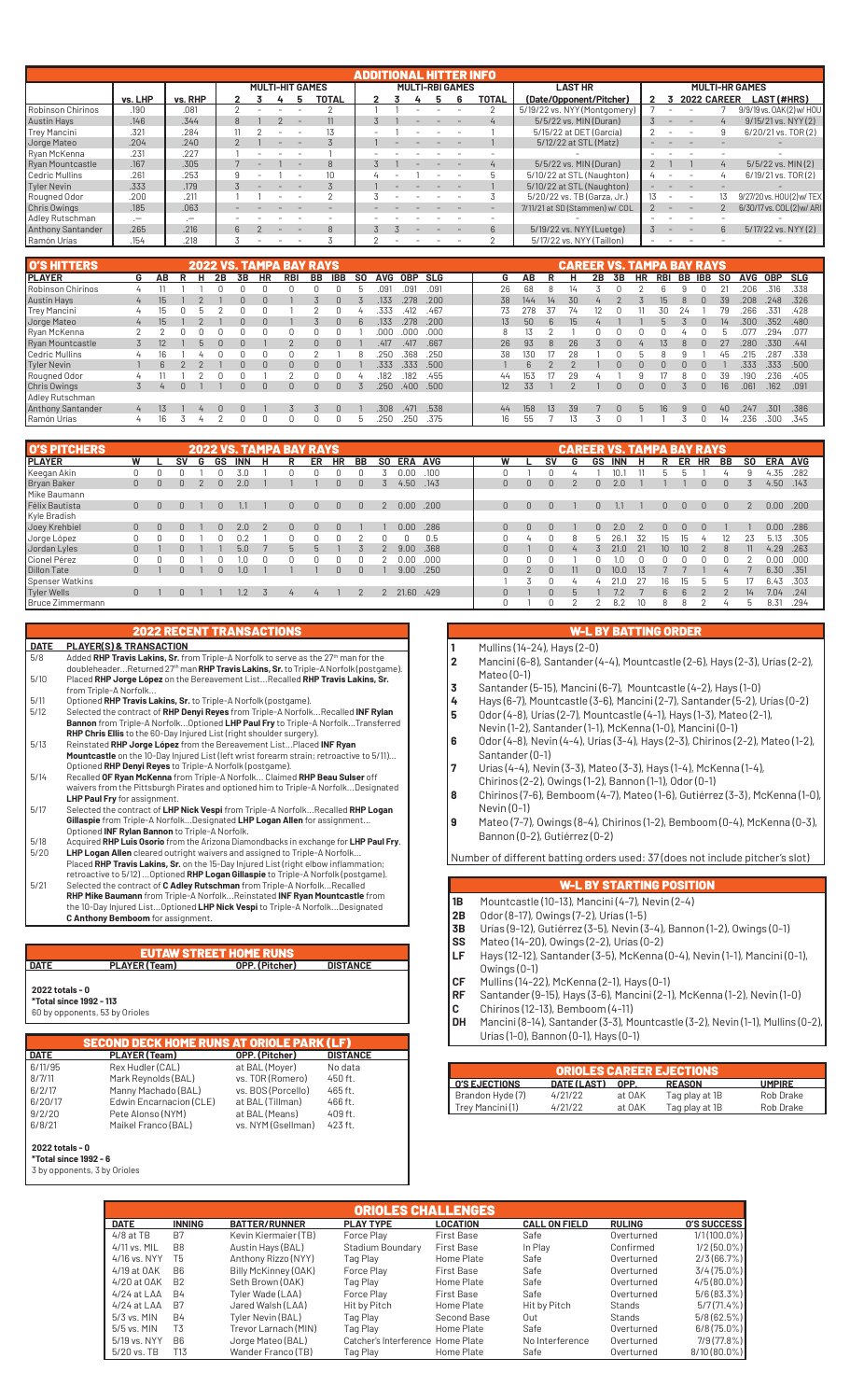|                                         | <b>2022 BY THE NUMBERS</b> |                    |                    |
|-----------------------------------------|----------------------------|--------------------|--------------------|
|                                         | <b>HOME</b>                | AWAY               | TOTAL              |
| Overall                                 | $11 - 10$                  | $5 - 14$           | $16 - 24$          |
| <b>MONTH</b>                            | <b>HOME</b>                | <b>AWAY</b>        | <b>TOTAL</b>       |
| April (21)                              | $4 - 4$                    | $3 - 10$           | $7 - 14$           |
| May(30)                                 | $7 - 6$                    | $2 - 4$            | $9 - 10$           |
| June (27)                               | $0-0$                      | $0 - 0$            | $0 - 0$            |
| July (25)                               | $0 - 0$                    | $0 - 0$            | $0 - 0$            |
| August (27)                             | $0 - 0$                    | $0 - 0$            | $0 - 0$            |
| September (27)                          | $0 - 0$                    | $0 - 0$            | $0 - 0$            |
| October (5)                             | $0 - 0$                    | $0 - 0$            | $0 - 0$            |
| <b>TOTAL (162)</b>                      | $11 - 10$                  | $5 - 14$           | $16 - 24$          |
| <b>DAY OF WEEK</b>                      | <b>HOME</b>                | <b>AWAY</b>        | <b>TOTAL</b>       |
| Monday (17)                             | $2 - 2$                    | $0 - 1$            | $2 - 3$            |
| Tuesday (25)                            | $0 - 3$                    | $1 - 2$            | $1 - 5$            |
| Wednesday (25)                          | $1 - 2$                    | $1 - 2$            | $2 - 4$            |
| Thursday (16)                           | $2 - 0$                    | $1 - 2$            | $3 - 2$            |
| Friday (26)                             | $2 - 1$                    | $1 - 2$            | $3 - 3$            |
| Saturday (27)                           | $1 - 1$                    | $1 - 2$            | $2 - 3$            |
| Sunday (26)                             | $3 - 1$                    | $0 - 3$            | $3 - 4$            |
| <b>TOTAL (162)</b>                      | $11 - 10$                  | $5 - 14$           | $16 - 24$          |
| <b>VS. AL EAST</b>                      | <b>HOME</b>                | <b>AWAY</b>        | <b>TOTAL</b>       |
| Boston Red Sox (19)                     | $2 - 1$                    | $0 - 0$            | $2 - 1$            |
| New York Yankees (19)                   | $3 - 4$                    | $0 - 3$            | $3 - 7$            |
| Tampa Bay Rays (19)                     | $1 - 0$                    | $0 - 3$            | $1 - 3$            |
| Toronto Blue Jays (19)                  | $0 - 0$<br>$6-5$           | $0 - 0$<br>$0 - 6$ | $0-0$<br>$6 - 11$  |
| <b>TOTAL (76)</b>                       |                            |                    |                    |
| <b>VS. AL CENTRAL</b>                   | <b>HOME</b>                | <b>AWAY</b>        | <b>TOTAL</b>       |
| Chicago White Sox (7)                   | $0 - 0$                    | $0 - 0$            | $0 - 0$            |
| Cleveland Guardians (6)                 | $0 - 0$                    | $0 - 0$            | $0 - 0$            |
| Detroit Tigers (6)                      | $0 - 0$                    | $0 - 3$            | $0 - 3$            |
| Kansas City Royals (7)                  | $2 - 1$                    | $0 - 0$            | $2 - 1$            |
| Minnesota Twins(7)<br><b>TOTAL (33)</b> | $2 - 2$<br>$4 - 3$         | $0 - 0$<br>$0 - 3$ | $2 - 2$<br>$4 - 6$ |
| <b>VS. AL WEST</b>                      | HOME                       | <b>AWAY</b>        | <b>TOTAL</b>       |
| Houston Astros (7)                      | $0-0$                      | 0-0                | $0 - 0$            |
| Los Angeles Angels (7)                  | $0 - 0$                    | $2 - 1$            | $2 - 1$            |
| Oakland Athletics (7)                   | $0-0$                      | $1 - 3$            | $1 - 3$            |
| Seattle Mariners (6)                    | $0 - 0$                    | $0 - 0$            | $0 - 0$            |
| Texas Rangers (6)                       | $0 - 0$                    | $0 - 0$            | $0-0$              |
| <b>TOTAL (33)</b>                       | $0-0$                      | $3 - 4$            | $3 - 4$            |
| <b>VS. NL EAST</b>                      | <b>HOME</b>                | <b>AWAY</b>        | <b>TOTAL</b>       |
| Washington Nationals (4)                | $0-0$                      | $0-0$              | $0-0$              |
| TOTAL (4)                               | $0-0$                      | $0-0$              | $0-0$              |
| <b>VS. NL CENTRAL</b>                   | <b>HOME</b>                | <b>AWAY</b>        | <b>TOTAL</b>       |
| Chicago Cubs (4)                        | $0 - 0$                    | $0 - 0$            | $0 - 0$            |
| Cincinnati Reds(3)                      | $0 - 0$                    | $0 - 0$            | $0 - 0$            |
| Milwaukee Brewers (3)                   | $1 - 2$                    | $0 - 0$            | $1 - 2$            |
| Pittsburgh Pirates (3)                  | $0 - 0$                    | $0 - 0$            | $0 - 0$            |
| St. Louis Cardinals (3)                 | $0 - 0$                    | $2 - 1$            | $2 - 1$            |
| <b>TOTAL (16)</b>                       | $1 - 2$                    | $2 - 1$            | $3 - 3$            |

# BALTIMORE ORIOLES - WALK-OFF AND MISC. HOME RUNS

|      |                       | <b>Baltimore Orioles Walk-off Wins</b>          |                |                 |                   |                |                |
|------|-----------------------|-------------------------------------------------|----------------|-----------------|-------------------|----------------|----------------|
| Date | <b>Score</b>          | <b>Batter/Runner</b>                            | <b>Action</b>  | <b>RBI</b>      | <b>Pitcher</b>    | <b>INN</b>     | <b>OUTS</b>    |
| 4/15 | NYY 1@ BAL 2          | Ramón Urías                                     | <b>BB</b>      | 1               | Aroldis Chapman   | 11             | $\overline{2}$ |
| 4/30 | BOS1@BAL2             | Robinson Chirinos                               | F <sub>1</sub> | 0               | Hirokazu Sawamura | 10             | 0              |
| 5/19 | NYY 6 @ BAL 9         | Anthony Santander HR                            |                | 3               | Lucas Luetge      | 9              |                |
| 5/20 | TB 6 @ BAL 8          | Rougned Odor                                    | <b>HR</b>      | $\overline{2}$  | Ralph Garza, Jr.  | 13             |                |
|      | pponent Walk-off Wins |                                                 |                |                 |                   |                |                |
| Date | <b>Score</b>          | <b>Batter/Runner</b>                            | Action         | <b>RBI</b>      | Pitcher           | <b>INN</b>     | <b>OUTS</b>    |
| N/A  |                       |                                                 |                |                 |                   |                |                |
|      |                       | <b>Baltimore Orioles Back-to-Back Home Runs</b> |                |                 |                   |                |                |
| Date | Score                 | <b>Batters</b>                                  |                | <b>Pitcher</b>  | <b>INN</b>        | <b>OUTS</b>    |                |
| 5/5  | MIN 3 @ BAL 5         | Hays/Mountcastle                                |                | Duran           | 8                 |                |                |
| 5/13 | BAL 2 @ DET 4         | Mancini/Santander                               |                | <b>Barnes</b>   | 8                 | 0              |                |
|      |                       | Opponent Back-to-Back Home Runs                 |                |                 |                   |                |                |
| Date | <b>Score</b>          | <b>Batters</b>                                  |                | <b>Pitcher</b>  | <b>INN</b>        | <b>OUTS</b>    |                |
| 4/26 | BAL 8 @ NYY 12        | Judge/Rizzo                                     |                | Alexander Wells | $\mathsf{R}$      | $\overline{2}$ |                |
| 5/16 | NYY 6 @ BAL 2         | Donaldson/Rizzo                                 |                | Félix Bautista  | 9                 | 1              |                |
|      |                       | <b>Baltimore Orioles Grand Slams</b>            |                |                 |                   |                |                |
| Date | <b>Score</b>          | <b>Batter</b>                                   |                | <b>Pitcher</b>  | <b>INN</b>        | <b>OUTS</b>    |                |
| 4/12 | MIL 5 @ BAL 4         | <b>Cedric Mullins</b>                           |                | Eric Lauer      | $\overline{2}$    | $\overline{2}$ |                |
|      |                       |                                                 |                |                 |                   |                |                |

| Date | i upponent urang siams i<br>Score | <b>Batter</b> | Pitcher            | <b>INN</b> | <b>OUTS</b> |  |
|------|-----------------------------------|---------------|--------------------|------------|-------------|--|
| 4/24 | BAL6@LAA7                         | Jo Adell      | Travis Lakins, Sr. |            |             |  |
| 5/1  | BOS 5 @ BAL 9                     | J.D. Martinez | Travis Lakins, Sr. |            |             |  |
|      |                                   | .<br>----     |                    |            |             |  |

**Baltimore Orioles Inside-the-Park Home Runs**<br> **Batter Mark Pricher Batter RBI** Pitcher **INN** OUTS N/A

| Date | Score                                        | <b>Batter</b>                  | <b>Opponent Inside-the-Park Home Runs</b><br><b>RBI</b> | <b>Pitcher</b> | <b>INN</b> | <b>OUTS</b> |
|------|----------------------------------------------|--------------------------------|---------------------------------------------------------|----------------|------------|-------------|
| 5/10 |                                              | BAL 5 @ STL 3 Harrison Bader 2 |                                                         | Kyle Bradish   | 6          | 0           |
|      | <b>Baltimore Orioles Pinch-Hit Home Runs</b> |                                |                                                         |                |            |             |
| Date | Score                                        | <b>Batter</b>                  | <b>RBI</b>                                              | <b>Pitcher</b> | <b>INN</b> | <b>OUTS</b> |

|      |       | <b>Opponent Pinch-Hit Home Runs</b>        |                |                |            |             |  |
|------|-------|--------------------------------------------|----------------|----------------|------------|-------------|--|
| Date | Score | <b>Batter</b>                              | <b>RBI</b>     | <b>Pitcher</b> | <b>INN</b> | <b>OUTS</b> |  |
| N/A  |       |                                            |                |                |            |             |  |
|      |       |                                            |                |                |            |             |  |
|      |       |                                            |                |                |            |             |  |
|      |       | <b>Baltimore Orioles Leadoff Home Runs</b> |                |                |            |             |  |
| Date | Score | <b>Batter</b>                              | <b>Pitcher</b> |                | <b>INN</b> | <b>OUTS</b> |  |
| N/A  |       |                                            |                |                |            |             |  |
|      |       |                                            |                |                |            |             |  |
|      |       |                                            |                |                |            |             |  |
|      |       | Opponent Leadoff Home Runs                 |                |                |            |             |  |
| Date | Score | <b>Batter</b>                              | Pitcher        |                | <b>INN</b> | <b>OUTS</b> |  |
| N/A  |       |                                            |                |                |            |             |  |

LAST TIME IT HAPPENED**BATTING**<br>Eutaw St. Home Run Eutaw St. Home Run Anthony Santander, 8/24/21 vs. LAA (Wantz)<br>Coponent Anthony Sandy León, 7/27/21 (Watkins) Opponent Sandy León, 7/27/21 (Watkins) Second Deck Home Run in LF at OPACY<br>
Opponent Pete Alonso, 9/2/20 (Means)<br>
Copponent Pete Alonso, 9/2/20 (Means)<br>
Two Grand Slams in One Game Reimold, Clevenger, 9/11/15 vs. KC (Herrera, Chamberlain)<br>
Trey Mancini, 7/11/21 Pinch-Hit Walk-Off Home Run Nolan Reimold, 7/24/16 vs. CLE (Allen) Pinch-Hit Grand Slam Dwight Evans, 7/26/91 vs. OAK (Nelson) Inside the Park Home Run Austin Hays, 8/11/20 at PHI (Guerra) LH & RH Home Run, Same Game Anthony Santander, 5/16/22 vs. NYY (Severino, Chapman) Individual 2-Home Run Game Anthony Santander, 5/16/22 vs. NYY (Severino, Chapman) Individual 3-Home Run Game Ryan Mountcastle, 6/19/21 vs. TOR (Manoah, Kay) Pinch-Hit Grand Siam<br>
Inside the Park Home Run Game<br>
LH & RH Home Run, Same Game<br>
LH & RH Home Run, Same Game<br>
Anthony Santander, 5/16/22 vs<br>
Individual 3-Home Run Game<br>
Home Run Game<br>
Home Run Gonsecutive Games<br>
Home Run Home Run in Consecutive Games Cedric Mullins, 5/4-5/5 vs. MIN Home Run in 3 Consecutive Games Cedric Mullins, 9/5-7/21 at NYY, vs. KC Home Run in 4 Consecutive Games DJ Stewart, 9/5-9/20 vs. NYY, at NYM Home Run in 5 Consecutive Games Jonathan Schoop, 7/22-27/18 vs. TOR, BOS, TB Home Run in 6 Consecutive Games Chris Davis, 9/26-10/2/12 vs. TOR, BOS, & TB 4-Home Run Game, Team 9/11/21 vs. TOR (G1) 5-Home Run Game, Team 5/5/22 vs. MIN 6-Home Run Game, Team 6/19/21 vs. TOR 7-Home Run Game, Team<br>8+-Home Run Game, Team 8+-Home Run Game, Team 6/16/15 vs. PHI (8) Back-to-Back HR Mancini-Santander, 5/13/22 at DET (8<sup>th</sup> inning) Back-to-Back HR to Start a Game Smith-Machado, 7/7/17 at MIN Back-to-Back-to-Back HR Schoop-Davis-Mancini, 8/6/17 vs. DET (1<sup>st</sup> inning) Back-to-Back-to-Back HR to Start a Game Flaherty-Hardy-Markakis, 5/10/12 vs. TEX (G1, Lewis) 2 Back-to-Back HRs, Same Game Jones-Mancini (4th inning), Mancini-Trumbo (6th inning) 8/10/17 at OAK Leadoff Home Run<br>
Walk-Off Home Run<br>
Walk-Off Grand Slam<br>
Walk-Off Grand Slam<br>
Walk-Off Home Run, Eutaw St.<br>
Walk-Off Home Run, Eutaw St.<br>
Walk-Off Home Run, Eutaw St.<br>
Walk-Off Home Run, Eutaw St.<br>
Home Run, It<sup>h</sup> Inning Walk-Off Grand Slam<br>Walk-Off Home Run, Eutaw St.<br>Home Run, 15<sup>th</sup> Inning or later<br>Home Run, 17<sup>th</sup> Inning or later<br>Home Run by a Pitcher Home Run, 17<sup>th</sup> Inning or later and the Madam Jones, 5/6/12 at BOS<br>Home Run by a Pitcher Zack Britton, 7/3/11 at ATL<br>2-Home Run Game by a Pitcher 2009 Milt Pappas. 8/27/61 at MIN 2-Home Run Game by a Pitcher Milt Pappas, 8/27/61 at MIN Oriole to hit a Home Run for 1<sup>st</sup> ML hit Trey Mancini, 9/20/16 vs. BOS<br>Oriole w/ 2 home runs in one inning Mark Trumbo, 4/15/16 at TEX (7<sup>th</sup> inning) Oriole w/ 3 home runs in consecutive innings Manny Machado, 8/7/16 at CWS ( $1^{\text{st}}$ ,  $2^{\text{nd}}$ ,  $3^{\text{rd}}$  inning) 5-Hit Game Cedric Mullins, 6/5/21 vs. CLE 6-Hit Game Cal Ripken, Jr., 6/13/99 at ATL 5-RBI Game Trey Mancini, 5/19/21 vs. TB 6-RBI Game Pedro Severino, 8/26/21 vs. LAA 7-RBI Game Manny Machado, 8/18/17 vs. LAA 8-RBI Game Chris Hoiles, 8/14/98 at CLE 9-RBI Game Eddie Murray, 8/26/85 at CAL  **PITCHING** Perfect Game<br>
No-Hitter<br>
1-Hitter<br>
Complete Game No-Hitter 5/5/21 (Means at SEA) 1-Hitter 7/21/19 (Wojciechowski, Fry, Givens vs. BOS) Complete Game 5/5/21 (Means at SEA) Shutout 5/5/21 (Means at SEA)<br>Team Shutout 6- 11 and 500 measured 4/20/22 (Lyles, Fry, Tai Team Shutout 4/20/22 (Lyles, Fry, Tate, Baker, López at OAK) Consecutive CG, Pitcher Sidney Ponson (2), 5/16-22/04 Consecutive Shutouts, Pitcher Mike Mussina (2), 9/26-10/1/95<br>Consecutive CG, Team 5/13-14/11 (Guthrie/Bergesen)<br>Consecutive Shutouts, Team 6/28-29/19 vs. CLE 10+ Strikeout Game, Pitcher 5/10/22 (Bradish at STL, 11) 15+ Strikeout Game, Pitcher 7/7/07 (Bedard at TEX, 15) 10+ Strikeout Game, Team 5/18/22 vs. NYY (10) 15+ Strikeout Game, Team 4/16/21 at TEX (15) 15+ Strikeout Garrie, Team<br>4+ Strikeouts in an inning Mike Cuellar (4), 5/29/70 at CAL **MISCELLANEOUS**<br>Hit for the Cycle<br>Steal of Home Hit for the Cycle<br>
Steal of Home<br>
Steal of Home<br>
Position Player to Pitch<br>
Position Player to Pitch<br>
Austin Wynns, 8/14/21 at BOS (1.0 IP, 1 H, ER, HR)<br>
Triple Play Turned<br>
Scoring: 5-4-3 (Machado-Schoop-Davis)<br>
Scoring: 5  **WINNING SWEEPS** 2-Game, at OPACY June 6-7, 2017 vs. PIT 2-Game, Road June 5-6, 2018 at NYM 3-Game, at OPACY July 23-July 25, 2021 vs. WSH 3-Game, Road June 28-30, 2021 at HOU

|                          |    |    | <b>OUTFIELD ASSISTS</b> |    |       |                     |
|--------------------------|----|----|-------------------------|----|-------|---------------------|
| <b>Outfielder</b>        | 1B | 2B | <b>3B</b>               | HP | TOTAL | <b>ERRORS (F-T)</b> |
| Austin Hays              |    |    |                         |    |       | $0 - 0$             |
| <b>Trey Mancini</b>      |    |    |                         |    |       | $1 - 0$             |
| Ryan McKenna             |    |    |                         |    |       | $2 - 0$             |
| <b>Cedric Mullins</b>    |    |    |                         |    |       | $0 - 0$             |
| <b>Tyler Nevin</b>       |    |    |                         |    |       | $0 - 1$             |
| <b>Anthony Santander</b> |    |    |                         |    |       | $1 - 1$             |
| <b>Team Totals</b>       |    |    |                         |    |       | $4 - 2$             |

4-Game, at OPACY July 17-20, 2017 vs. TEX 4-Game, Road August 22-25, 2011 at MIN Doubleheader June 25, 2016 vs. TB

| <b>Errors</b> |         | <b>SBs</b> | Pick-offs     |          |                                   |            |
|---------------|---------|------------|---------------|----------|-----------------------------------|------------|
|               |         |            |               |          |                                   | $W-L(GS)$  |
| $0 - 2 - 1$   | 0       | 1-6        | $0 - 0 - 0$   | 143.0    | 3.40                              | $4 - 11$   |
| $0 - 0 - 0$   |         | $4 - 10$   | $0 - 0 - 0$   | 210.0    | 4.11                              | $12 - 13$  |
| $0 - 2 - 1$   | 2       | $5-16$     | $0 - 0 - 0$   | 353.0    | 3.82                              | $16 - 24$  |
|               | $F-T-C$ | PВ         | <b>CS-ATT</b> | 1B-2B-3B | <b>CATCHING BREAKDOWN</b><br>Inn. | <b>ERA</b> |

|      |                     |         | <b>ORIOLES WHO MADE THEIR MAJOR LEAGUE DEBUT IN 2022</b> |                                    |
|------|---------------------|---------|----------------------------------------------------------|------------------------------------|
| Date | Player              | Opp.    | <b>Stats</b>                                             | <b>Notes</b>                       |
| 4/10 | RHP Félix Bautista  | at TB   | $1.1$ IP, H, $2K$                                        | Entered in 2 <sup>nd</sup> inning  |
| 4/29 | RHP Kyle Bradish    | vs. BOS | 6.0 IP, 5 H, 3 R, 2 ER, BB, K, HR, WP                    | Starter                            |
| 5/12 | Rylan Bannon        | at STL  | $1-4. K$                                                 | Started at 3B                      |
| 5/13 | RHP Denyi Reyes     | at DFT  | 2.0 IP, 2 K                                              | Entered in 7 <sup>th</sup> inning  |
| 5/17 | RHP Logan Gillaspie | vs. NYY | 2.0 IP, 3 H, K                                           | Entered in 8 <sup>th</sup> inning  |
| 5/20 | LHP Nick Vespi      | vs. TB  | W. 2.0 IP. H. IBB. 3 K                                   | Entered in 12 <sup>th</sup> inning |
|      |                     |         |                                                          |                                    |

|                | <b>SCORING BY INNING</b> |                |
|----------------|--------------------------|----------------|
| <b>Innings</b> | Opponents                | <b>Orioles</b> |
| 1              | 20                       | 6              |
| $\overline{2}$ | 19                       | 15             |
| $\overline{3}$ | 17                       | 18             |
| 4              | 14                       | 8              |
| 5              | 25                       | 19             |
| 6              | 26                       | 21             |
| $\overline{7}$ | 21                       | 17             |
| 8              | 12                       | 17             |
| 9              | 14                       | 11             |
| <b>Extras</b>  | 3                        | 7              |
| Totals         | 171                      | 139            |

|               | <b>MULTI-RUN INNINGS</b> |                |
|---------------|--------------------------|----------------|
| Runs          | Opponents                | <b>Orioles</b> |
| 2             | 26                       | 18             |
| 3             | 9                        | 12             |
|               | 10                       | $\overline{2}$ |
| 5             |                          |                |
| 6             |                          | 3              |
| 7+            |                          |                |
| <b>Totals</b> | 46                       | 36             |